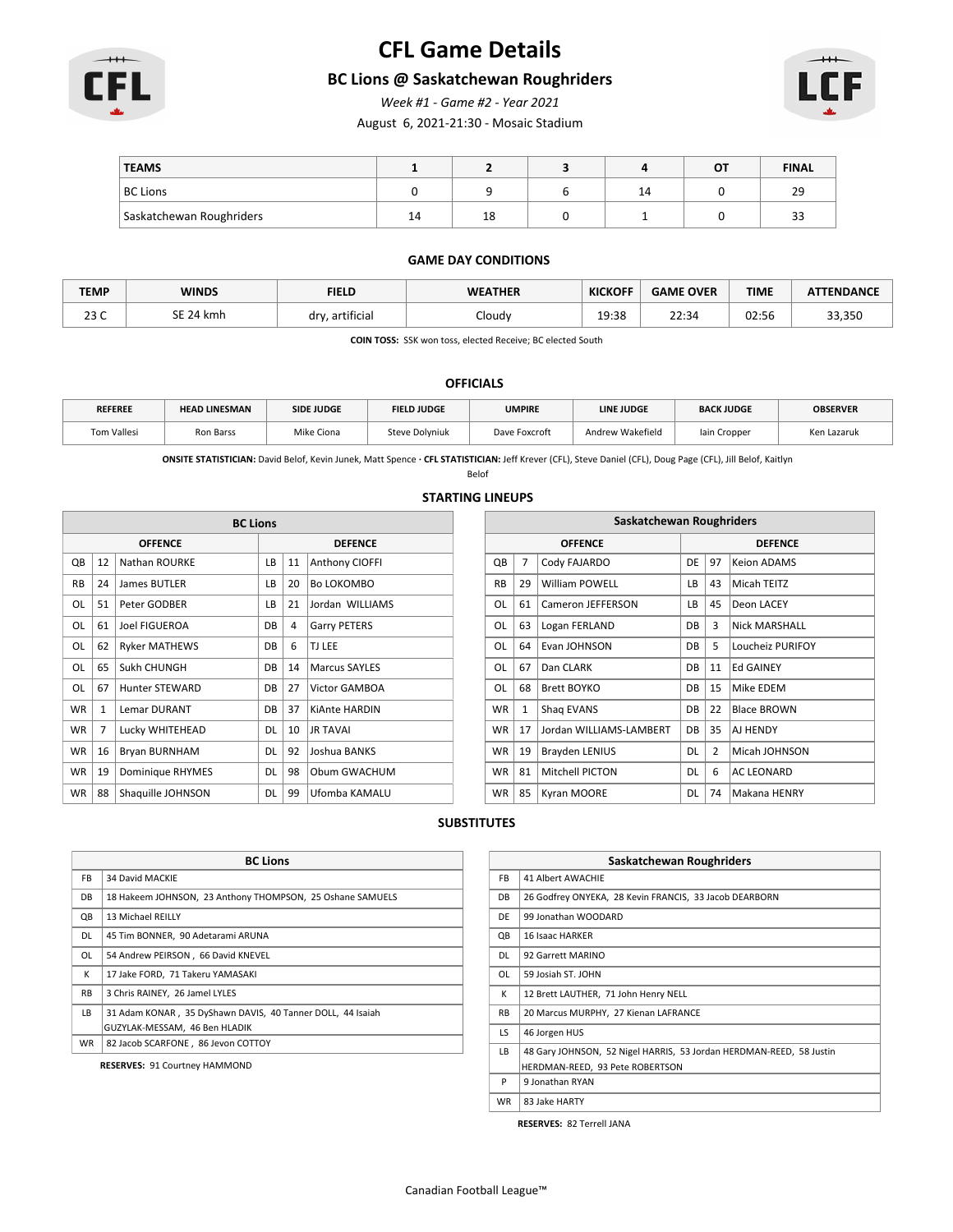

# **SCORING DETAILS**

### **BC Lions @ Saskatchewan Roughriders**

*Week #1 - Game #2 - Year 2021*

August 6, 2021-21:30 - Mosaic Stadium



| <b>TEAMS</b>             |    |    |    | ОТ | <b>FINAL</b> |
|--------------------------|----|----|----|----|--------------|
| <b>BC Lions</b>          |    |    | 14 |    | 29           |
| Saskatchewan Roughriders | 14 | 18 |    |    | ر ر          |

| <b>QTR</b>     | <b>TIME</b> | <b>TEAM</b> | <b>SCORE</b>   | <b>PLAYER</b>     | <b>PLAY</b>                                                                                                        | <b>BC</b> | <b>SSK</b> |
|----------------|-------------|-------------|----------------|-------------------|--------------------------------------------------------------------------------------------------------------------|-----------|------------|
| $\mathbf{1}$   | 05:31       | <b>SSK</b>  | TD             | 29 POWELL         | (09:54) W. POWELL Run (2 yds), Touchdown                                                                           | $\Omega$  | 6          |
| $\mathbf{1}$   | 05:51       | <b>SSK</b>  | CVT1           | <b>12 LAUTHER</b> | (09:29) B. LAUTHER Convert Kick (32 yds), Good                                                                     |           | 7          |
| $\mathbf{1}$   | 12:30       | <b>SSK</b>  | <b>TD</b>      | <b>19 LENIUS</b>  | (02:59) C. FAJARDO Completed Pass to B. LENIUS, caught at B0 (12 yds,<br>0 YAC), Touchdown                         | $\Omega$  | 13         |
| $\mathbf{1}$   | 12:50       | <b>SSK</b>  | CVT1           | <b>12 LAUTHER</b> | (02:30) B. LAUTHER Convert Kick (32 yds), Good                                                                     | $\Omega$  | 14         |
| $\overline{2}$ | 02:32       | <b>SSK</b>  | <b>TD</b>      | 85 MOORE          | (13:03) C. FAJARDO Completed Pass to K. MOORE, caught at B5 (7 yds,<br>5 YAC), Touchdown                           | $\Omega$  | 20         |
| $\overline{2}$ | 02:47       | <b>SSK</b>  | CVT1           | <b>12 LAUTHER</b> | (12:28) B. LAUTHER Convert Kick (32 yds), Good                                                                     | $\Omega$  | 21         |
| $\overline{2}$ | 04:02       | <b>SSK</b>  | TD             | 3 MARSHALL        | (11:25) N. ROURKE Pass Intercepted by N. MARSHALL at B27 (returned<br>27 yds), Touchdown                           | $\Omega$  | 27         |
| $\overline{2}$ | 04:12       | <b>SSK</b>  | CVT1           | <b>12 LAUTHER</b> | (10:58) B. LAUTHER Convert Kick (32 yds), Good                                                                     | $\Omega$  | 28         |
| $\overline{2}$ | 11:18       | <b>SSK</b>  | FG             | <b>12 LAUTHER</b> | (03:59) B. LAUTHER Field Goal Attempt (39 yds), Good                                                               | $\Omega$  | 31         |
| $\overline{2}$ | 11:48       | <b>BC</b>   | <b>TD</b>      | 7 WHITEHEAD       | (03:42) N. ROURKE Completed Pass to L. WHITEHEAD, caught at S44 (75)<br>yds, 44 YAC), Touchdown                    | 6         | 31         |
| $\overline{2}$ | 13:51       | <b>SSK</b>  | S <sub>1</sub> | 9 RYAN            | (01:34) J. RYAN Punt (67 yds), Ball Out of Bounds, Single                                                          | 6         | 32         |
| $\overline{2}$ | 15:00       | BC          | FG             | 71 YAMASAKI       | (00:06) T. YAMASAKI Field Goal Attempt (43 yds), Good                                                              | 9         | 32         |
| 3              | 05:57       | BC          | S <sub>1</sub> | 71 YAMASAKI       | (09:27) T. YAMASAKI Field Goal Attempt (31 yds), Missed (Wide Left,<br>kicked 44 yds), Ball Out of Bounds, Single  | 10        | 32         |
| 3              | 09:44       | <b>BC</b>   | FG             | 71 YAMASAKI       | (05:38) T. YAMASAKI Field Goal Attempt (40 yds), Good                                                              | 13        | 32         |
| 3              | 15:00       | <b>BC</b>   | <b>SFT</b>     |                   | (00:02) J. RYAN Team Loss (1 yds), Safety                                                                          | 15        | 32         |
| 4              | 05:23       | BC          | <b>TD</b>      | 24 BUTLER         | (10:17) M. REILLY Completed Pass to J. BUTLER, caught at S2 (4 yds, 2<br>YAC), Touchdown                           | 21        | 32         |
| 4              | 05:43       | BC          | CVT1           | 71 YAMASAKI       | (09:37) T. YAMASAKI Convert Kick (32 yds), Good                                                                    | 22        | 32         |
| 4              | 11:24       | <b>BC</b>   | S <sub>1</sub> | 71 YAMASAKI       | (03:59) T. YAMASAKI Field Goal Attempt (37 yds), Missed (Wide Right,<br>kicked 40 yds), Dead Ball Declared, Single | 23        | 32         |
| 4              | 12:24       | <b>SSK</b>  | S <sub>1</sub> | 9 RYAN            | (02:49) J. RYAN Punt (77 yds), Returned by C. RAINEY from B-8 (2 yds),<br>Ran Out of Bounds, Single                | 23        | 33         |
| 4              | 13:27       | BC          | <b>TD</b>      | <b>16 BURNHAM</b> | (01:52) N. ROURKE Completed Pass to B. BURNHAM, caught at S0 (18)<br>yds, 0 YAC), Touchdown                        | 29        | 33         |

| <b>SCORING BREAKDOWN</b> | BC            | <b>SSK</b>     |
|--------------------------|---------------|----------------|
| <b>Final Score</b>       | 29            | 33             |
| Largest Lead             | ŋ             | 31             |
| Touchdowns               | 3             | 4              |
| 1-pt Converts            | 1             | 4              |
| 2-pt Converts            | O             | n              |
| <b>Field Goals</b>       | 2             | 1              |
| Singles                  | $\mathcal{P}$ | $\mathfrak{p}$ |
| <b>Safeties</b>          | 1             |                |

| <b>TOUCHDOWNS</b> | BC(3) | <b>SSK (4)</b> |
|-------------------|-------|----------------|
| Rush              | O     | 1              |
| Pass              | 3     | 2              |
| <b>INTs</b>       | O     | 1              |
| Fum Ret           | O     | O              |
| Punt Ret          | O     | O              |
| <b>KO Ret</b>     | O     | O              |
| <b>FGM Ret</b>    | O     | ŋ              |
| OT Fum Rec        | O     | O              |
| OT Punt Rec       | O     | U              |
| OT KO Rec         |       |                |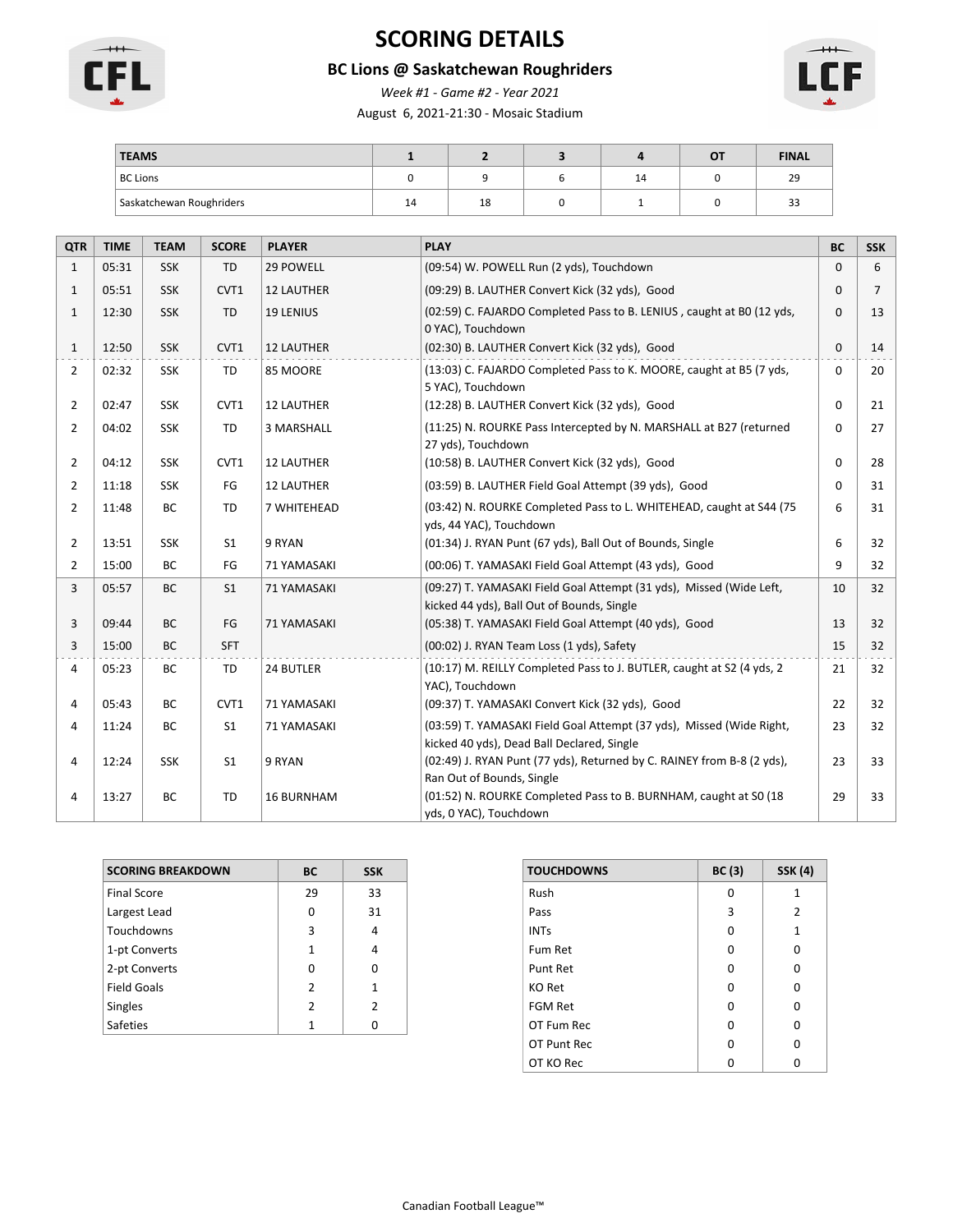

# **Team Statistics**

### **BC Lions @ Saskatchewan Roughriders**

August 6, 2021-21:30 - Mosaic Stadium *Week #1 - Game #2 - Year 2021*



| <b>NET OFFENCE &amp; POSSESSION</b>             | BC Lions (29)                    | Saskatchewan Roughriders (33)        |
|-------------------------------------------------|----------------------------------|--------------------------------------|
| FIRST DOWNS: Total (Rush - Pass - Penalty)      | $21(2 - 16 - 3)$                 | $21(5 - 15 - 1)$                     |
| Rushing (Yards-Att / Avg)                       | $34 - 9 / 3.8$                   | $75 - 18 / 4.2$                      |
| Passing (Yards-Att / Avg)                       | 397 - 42 / 9.5                   | $230 - 35 / 6.6$                     |
| Team Losses (Yards-Num)                         | $21 - 3$                         | $16 - 6$                             |
| Net Offence (Yards-Plays / Avg)                 | $410 - 54 / 7.6$                 | 289 - 59 / 4.9                       |
| 1st Down (Yards-Att / Avg)                      | $222 - 31 / 7.2$                 | $162 - 32 / 5.1$                     |
| 2nd Down (Yards-Att / Avg)                      | $152 - 21 / 7.2$                 | $113 - 23 / 4.9$                     |
| 3rd Down (Yards-Att / Avg)                      | $36 - 2 / 18.0$                  | $14 - 4 / 3.5$                       |
| Time of Possession                              | 30:22                            | 29:38                                |
| <b>PASSING</b>                                  | BC Lions (29)                    | Saskatchewan Roughriders (33)        |
| Pass Attempts-Completions / Yards               | 42 - 27 / 397                    | $35 - 28 / 230$                      |
| Interceptions-TD Passes-Long                    | $2 - 3 - 75$                     | $1 - 2 - 23$                         |
| Completion % / Efficiency                       | 64% / 99.0                       | 80% / 103.3                          |
| <b>TURNOVERS &amp; PENALTIES</b>                | BC Lions (29)                    | <b>Saskatchewan Roughriders (33)</b> |
| GIVEAWAYS: Total (Fumbles - INT - Downs)        | $2(0 - 2 - 0)$                   | $1(0 - 1 - 0)$                       |
| Fumbles - Fumbles Lost                          | $1 - 0$                          | $1 - 0$                              |
| Penalties (Accepted, No-Yards)                  | $9 - 64$                         | $7 - 73$                             |
| Declined Penalties (No)                         | 0                                | $\mathbf{1}$                         |
| <b>OTHER GAME DATA</b>                          | BC Lions (29)                    | Saskatchewan Roughriders (33)        |
| SACKS ALLOWED: No-Yards (1st - 2nd - 3rd)       | $2 - 18(1 - 1 - 0)$              | $2 - 12 (0 - 2 - 0)$                 |
| 2nd Down Conversions ALL (Att - Made / Pct)     | $21 - 8 / 38%$                   | 24 - 11 / 46%                        |
| 2nd Down Conversions 1-3 Yds (Att - Made / Pct) | $2 - 0 / 0\%$                    | $4 - 2 / 50\%$                       |
| 2nd Down Conversions 4-6 Yds (Att - Made / Pct) | $5 - 4 / 80%$                    | $6 - 5 / 83%$                        |
| 2nd Down Conversions 7+ Yds (Att - Made / Pct)  | 14 - 4 / 29%                     | $14 - 4 / 29%$                       |
| Redzone Results (Opp - TDs / Pct)               | $2 - 2 / 100\%$                  | $3 - 3 / 100\%$                      |
| 1-Pt Converts (Att / Made)                      | $2/1$                            | 4/4                                  |
| 2-Pt Converts (Att / Made)                      | 1/0                              | 0/0                                  |
| Field Goals (Att / Made / LG)                   | 4/2/43                           | 1/1/39                               |
| Punting (No - Yds - Avg - LG - S / Net Avg)     | $6 - 271 - 45.2 - 58 - 0 / 39.5$ | $7 - 353 - 50.4 - 77 - 2 / 37$       |
| Kickoffs (No - Yds - Avg - LG - S)              | $4 - 199 - 49.8 - 66 - 0$        | $5 - 318 - 63.6 - 72 - 0$            |
| Punt Returns (No-Yards)                         | $3 - 24$                         | $4 - 34$                             |
| Kickoff Returns (No-Yards)                      | $5 - 102$                        | $4 - 81$                             |
|                                                 |                                  |                                      |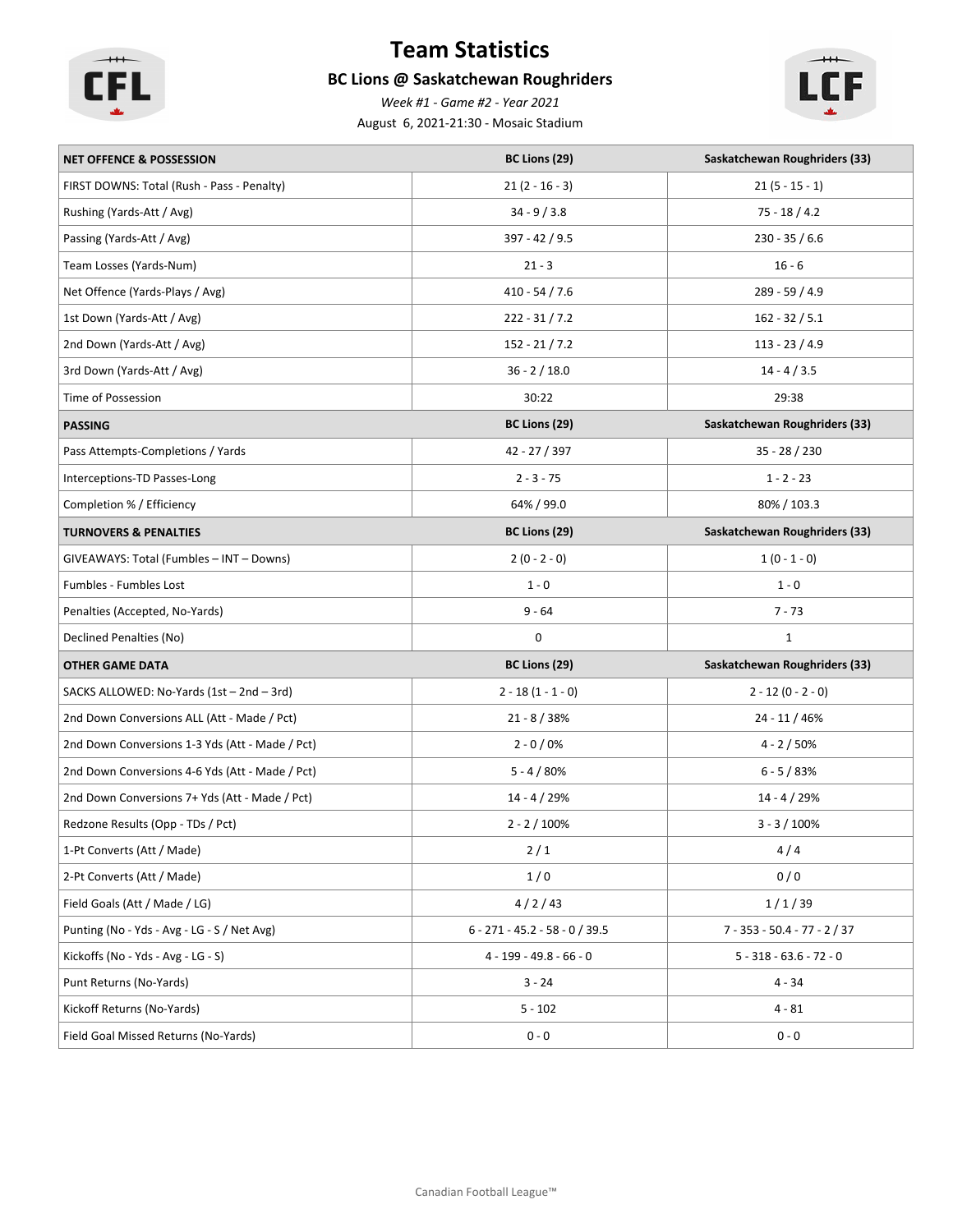

# **INDIVIDUAL OFFENCE & SPECIAL TEAMS**

### **BC Lions @ Saskatchewan Roughriders**

August 6, 2021-21:30 - Mosaic Stadium *Week #1 - Game #2 - Year 2021*

| PCT<br>LG<br>30<br>EFF<br>PASSING<br>PCT<br>30<br>EFF<br>PASSING<br>ATT COM<br><b>YDS</b><br><b>INT</b><br>TD<br>ATT COM<br><b>YDS</b><br><b>INT</b><br>TD<br>LG<br>35<br>103.3<br>12 ROURKE, Nathan<br>18<br>10<br>55.6<br>194<br>$\overline{2}$<br>$\overline{2}$<br>75<br>84.0<br>7 FAJARDO, Cody<br>28<br>80.0<br>230<br>$\overline{2}$<br>23<br>0<br>1<br>1<br>13 REILLY, Michael<br>24<br>17<br>70.8<br>203<br>$\pmb{0}$<br>$\mathbf{1}$<br>$\overline{2}$<br>110.2<br>31<br><b>RUSHING</b><br>CAR<br><b>YDS</b><br>AVG<br>$\mathsf{LG}\,$<br>TD<br>10<br><b>RUSHING</b><br>CAR<br><b>YDS</b><br>20<br>20<br>AVG<br>LG<br>TD<br>10<br>10.0<br>10<br>$\mathbf 0$<br>5<br>26<br>5.2<br>$\mathbf 0$<br>$\pmb{0}$<br>12 ROURKE, Nathan<br>$\mathbf{1}$<br>10<br>1<br>0<br>7 FAJARDO, Cody<br>13<br>1<br>8<br>0<br>$\mathbf 0$<br>$\mathbf 0$<br>24 BUTLER, James<br>24<br>3.0<br>12<br>$\mathbf{1}$<br>$\pmb{0}$<br>$1\,$<br>6<br>6.0<br>6<br>$\mathbf 0$<br>20 MURPHY, Marcus<br>29 POWELL, William<br>12<br>43<br>3.6<br>10<br>$\mathbf{1}$<br>$\mathbf{1}$<br>$\pmb{0}$<br><b>NO</b><br><b>YDS</b><br>AVG<br>LG<br>TD<br>YAC<br>30 <sup>°</sup><br>2D<br><b>TAR</b><br><b>NO</b><br><b>YDS</b><br>AVG<br>LG<br>YAC<br>30<br><b>RECEIVING</b><br>TAR<br><b>RECEIVING</b><br>TD<br>2D<br>$\pmb{0}$<br>7<br>0<br>$\mathbf 0$<br>7<br>9.9<br>15<br>$\pmb{0}$<br>1 DURANT, Lemar<br>11<br>5<br>61<br>12.2<br>26<br>10<br>69<br>0<br>24<br>3<br>1 EVANS, Shaq<br>136<br>$\overline{2}$<br>$\overline{7}$<br>$\overline{2}$<br>8<br>5<br>27.2<br>75<br>$\mathbf{1}$<br>73<br>$\overline{2}$<br>17 WILLIAMS-LAMBERT, Jordan<br>6<br>49<br>8.2<br>18<br>0<br>18<br>0<br>7 WHITEHEAD, Lucky<br>$\overline{7}$<br>$\overline{7}$<br>92<br>13.1<br>21<br>$\mathbf{1}$<br>12<br>0<br>19 LENIUS, Brayden<br>3<br>3<br>25<br>8.3<br>12<br>$\mathbf{1}$<br>3<br>$\mathbf 0$<br>$\mathbf{1}$<br>16 BURNHAM, Bryan<br>$\overline{\mathbf{4}}$<br>$\,6\,$<br>6<br>76<br>31<br>$\pmb{0}$<br>$\overline{4}$<br>3<br>$\overline{2}$<br>0.7<br>$\pmb{0}$<br>$-3$<br>$\mathbf 0$<br>19 RHYMES, Dominique<br>6<br>12.7<br>18<br>$\mathbf{1}$<br>0<br>29 POWELL, William<br>0<br>$\overline{3}$<br>24 BUTLER, James<br>6<br>32<br>19<br>$\mathbf 1$<br>28<br>0<br>$\overline{2}$<br>81 PICTON, Mitchell<br>3<br>36<br>12.0<br>23<br>$\mathbf 0$<br>17<br>$\mathbf 0$<br>4<br>8.0<br>0<br>$\pmb{0}$<br>$\pmb{0}$<br>0.0<br>$\pmb{0}$<br>$\pmb{0}$<br>$\pmb{0}$<br>8<br>49<br>8.2<br>$\overline{2}$<br>$\sqrt{4}$<br>0<br> 0 <br>6<br>16<br>$\mathbf{1}$<br>18<br>$\pmb{0}$<br>88 JOHNSON, Shaquille<br>85 MOORE, Kyran<br><b>TEAM LOSSES &amp; FUMBLES</b><br><b>TL</b><br><b>YDS</b><br>QS<br>OTH<br><b>FUM</b><br><b>TL</b><br><b>YDS</b><br>QS<br>OTH<br>LST<br><b>LST</b><br><b>TEAM LOSSES &amp; FUMBLES</b><br><b>FUM</b><br>0<br>$\pmb{0}$<br>$\pmb{0}$<br>5<br>$\overline{2}$<br>3<br>$\mathbf 0$<br>12 ROURKE, Nathan<br>1<br>10<br>7 FAJARDO, Cody<br>15<br>1<br>1<br>$\overline{2}$<br>$\mathbf{1}$<br>$\pmb{0}$<br>13 REILLY, Michael<br>11<br>$\mathbf{1}$<br>$\mathbf{1}$<br>$\mathbf{1}$<br>0<br>9 RYAN, Jonathan<br>$\mathbf{1}$<br>$\mathbf{1}$<br>0<br>0<br><b>FIELD GOALS &amp; CONVERTS</b><br>FG-ATT MD<br>$\mathsf S$<br>YDS<br>FG MISS C-ATT C-1<br>FIELD GOALS & CONVERTS<br><b>MD</b><br>S YDS<br>FG MISS<br>C-ATT C-1<br>PCT<br>LG<br>FG-ATT<br>PCT<br>LG<br>$2 \quad 1$<br>71 YAMASAKI, Takeru<br>4<br>2<br>50.0<br>43<br>$\overline{2}$<br>83<br>31, 37<br>12 LAUTHER, Brett<br>$\mathbf{1}$<br>$\mathbf{1}$<br>100.0<br>39<br>0<br>39<br>(None)<br>4<br>$\overline{a}$<br>NO YDS<br>LG<br>S NET<br><b>NO</b><br>YDS<br>LG<br>S<br><b>NET</b><br>PUNTING<br><b>AVG</b><br>AVG<br><b>PUNTING</b><br><b>AVG</b><br>AVG<br>77<br>37.0<br>17 FORD, Jake<br>6 271<br>45.2<br>58<br>$0$ 237<br>39.5<br>7 353<br>50.4<br>$\overline{2}$<br>259<br>9 RYAN, Jonathan<br><b>KICKOFFS</b><br>NO YDS<br>AVG<br>LG<br>S NET<br>AVG<br><b>KICKOFFS</b><br>NO YDS<br>AVG<br>LG<br>S NET<br>AVG<br>66<br>29.5<br>72<br>$\mathsf 0$<br>43.2<br>71 YAMASAKI, Takeru<br>4 199<br>49.8<br>$0$ 118<br>12 LAUTHER, Brett<br>5 318<br>63.6<br>216<br><b>NO</b><br><b>YDS</b><br>AVG<br>LG<br>TD<br><b>NO</b><br><b>YDS</b><br>AVG<br>LG TD<br><b>PUNT RETURNS</b><br><b>PUNT RETURNS</b><br>3 RAINEY, Chris<br>3<br>24<br>8.0<br>13<br>0<br>20 MURPHY, Marcus<br>4<br>34<br>8.5<br>14<br>0<br><b>KICKOFF RETURNS</b><br><b>NO</b><br><b>YDS</b><br>AVG<br>LG<br>TD<br><b>KICKOFF RETURNS</b><br><b>NO</b><br><b>YDS</b><br>AVG<br>LG TD<br>3<br>3 RAINEY, Chris<br>50<br>16.7<br>19<br>0<br>5 PURIFOY, Loucheiz<br>$\mathbf{1}$<br>24<br>24.0<br>24<br>0<br>$\mathbf 2$<br>24 BUTLER, James<br>52<br>26.0<br>17 WILLIAMS-LAMBERT, Jordan<br>$\mathbf{1}$<br>$\mathbf 1$<br>$\pmb{0}$<br>36<br>0<br>1.0<br>$\mathbf{1}$<br>$\overline{2}$<br>$\pmb{0}$<br>20 MURPHY, Marcus<br>56<br>28.0<br>28 |  | <b>BC Lions</b> |  |  |  |  | <b>Saskatchewan Roughriders</b> |  |  |  |  |  |
|-------------------------------------------------------------------------------------------------------------------------------------------------------------------------------------------------------------------------------------------------------------------------------------------------------------------------------------------------------------------------------------------------------------------------------------------------------------------------------------------------------------------------------------------------------------------------------------------------------------------------------------------------------------------------------------------------------------------------------------------------------------------------------------------------------------------------------------------------------------------------------------------------------------------------------------------------------------------------------------------------------------------------------------------------------------------------------------------------------------------------------------------------------------------------------------------------------------------------------------------------------------------------------------------------------------------------------------------------------------------------------------------------------------------------------------------------------------------------------------------------------------------------------------------------------------------------------------------------------------------------------------------------------------------------------------------------------------------------------------------------------------------------------------------------------------------------------------------------------------------------------------------------------------------------------------------------------------------------------------------------------------------------------------------------------------------------------------------------------------------------------------------------------------------------------------------------------------------------------------------------------------------------------------------------------------------------------------------------------------------------------------------------------------------------------------------------------------------------------------------------------------------------------------------------------------------------------------------------------------------------------------------------------------------------------------------------------------------------------------------------------------------------------------------------------------------------------------------------------------------------------------------------------------------------------------------------------------------------------------------------------------------------------------------------------------------------------------------------------------------------------------------------------------------------------------------------------------------------------------------------------------------------------------------------------------------------------------------------------------------------------------------------------------------------------------------------------------------------------------------------------------------------------------------------------------------------------------------------------------------------------------------------------------------------------------------------------------------------------------------------------------------------------------------------------------------------------------------------------------------------------------------------------------------------------------------------------------------------------------------------------------------------------------------------------------------------------------------------------------------------------------------------------------------------------------------------------------------------------------------------------------------------------------------------------------------------------------------------------------------------------------------------------------------------------------------------------------------------------------------------------------------------------------------------------------------------------------------------------------------------------------------------------------------------------------------------------------------------------------------------------------------------------------------------------------------------------------------------------------------------------|--|-----------------|--|--|--|--|---------------------------------|--|--|--|--|--|
|                                                                                                                                                                                                                                                                                                                                                                                                                                                                                                                                                                                                                                                                                                                                                                                                                                                                                                                                                                                                                                                                                                                                                                                                                                                                                                                                                                                                                                                                                                                                                                                                                                                                                                                                                                                                                                                                                                                                                                                                                                                                                                                                                                                                                                                                                                                                                                                                                                                                                                                                                                                                                                                                                                                                                                                                                                                                                                                                                                                                                                                                                                                                                                                                                                                                                                                                                                                                                                                                                                                                                                                                                                                                                                                                                                                                                                                                                                                                                                                                                                                                                                                                                                                                                                                                                                                                                                                                                                                                                                                                                                                                                                                                                                                                                                                                                                                                               |  |                 |  |  |  |  |                                 |  |  |  |  |  |
|                                                                                                                                                                                                                                                                                                                                                                                                                                                                                                                                                                                                                                                                                                                                                                                                                                                                                                                                                                                                                                                                                                                                                                                                                                                                                                                                                                                                                                                                                                                                                                                                                                                                                                                                                                                                                                                                                                                                                                                                                                                                                                                                                                                                                                                                                                                                                                                                                                                                                                                                                                                                                                                                                                                                                                                                                                                                                                                                                                                                                                                                                                                                                                                                                                                                                                                                                                                                                                                                                                                                                                                                                                                                                                                                                                                                                                                                                                                                                                                                                                                                                                                                                                                                                                                                                                                                                                                                                                                                                                                                                                                                                                                                                                                                                                                                                                                                               |  |                 |  |  |  |  |                                 |  |  |  |  |  |
|                                                                                                                                                                                                                                                                                                                                                                                                                                                                                                                                                                                                                                                                                                                                                                                                                                                                                                                                                                                                                                                                                                                                                                                                                                                                                                                                                                                                                                                                                                                                                                                                                                                                                                                                                                                                                                                                                                                                                                                                                                                                                                                                                                                                                                                                                                                                                                                                                                                                                                                                                                                                                                                                                                                                                                                                                                                                                                                                                                                                                                                                                                                                                                                                                                                                                                                                                                                                                                                                                                                                                                                                                                                                                                                                                                                                                                                                                                                                                                                                                                                                                                                                                                                                                                                                                                                                                                                                                                                                                                                                                                                                                                                                                                                                                                                                                                                                               |  |                 |  |  |  |  |                                 |  |  |  |  |  |
|                                                                                                                                                                                                                                                                                                                                                                                                                                                                                                                                                                                                                                                                                                                                                                                                                                                                                                                                                                                                                                                                                                                                                                                                                                                                                                                                                                                                                                                                                                                                                                                                                                                                                                                                                                                                                                                                                                                                                                                                                                                                                                                                                                                                                                                                                                                                                                                                                                                                                                                                                                                                                                                                                                                                                                                                                                                                                                                                                                                                                                                                                                                                                                                                                                                                                                                                                                                                                                                                                                                                                                                                                                                                                                                                                                                                                                                                                                                                                                                                                                                                                                                                                                                                                                                                                                                                                                                                                                                                                                                                                                                                                                                                                                                                                                                                                                                                               |  |                 |  |  |  |  |                                 |  |  |  |  |  |
|                                                                                                                                                                                                                                                                                                                                                                                                                                                                                                                                                                                                                                                                                                                                                                                                                                                                                                                                                                                                                                                                                                                                                                                                                                                                                                                                                                                                                                                                                                                                                                                                                                                                                                                                                                                                                                                                                                                                                                                                                                                                                                                                                                                                                                                                                                                                                                                                                                                                                                                                                                                                                                                                                                                                                                                                                                                                                                                                                                                                                                                                                                                                                                                                                                                                                                                                                                                                                                                                                                                                                                                                                                                                                                                                                                                                                                                                                                                                                                                                                                                                                                                                                                                                                                                                                                                                                                                                                                                                                                                                                                                                                                                                                                                                                                                                                                                                               |  |                 |  |  |  |  |                                 |  |  |  |  |  |
|                                                                                                                                                                                                                                                                                                                                                                                                                                                                                                                                                                                                                                                                                                                                                                                                                                                                                                                                                                                                                                                                                                                                                                                                                                                                                                                                                                                                                                                                                                                                                                                                                                                                                                                                                                                                                                                                                                                                                                                                                                                                                                                                                                                                                                                                                                                                                                                                                                                                                                                                                                                                                                                                                                                                                                                                                                                                                                                                                                                                                                                                                                                                                                                                                                                                                                                                                                                                                                                                                                                                                                                                                                                                                                                                                                                                                                                                                                                                                                                                                                                                                                                                                                                                                                                                                                                                                                                                                                                                                                                                                                                                                                                                                                                                                                                                                                                                               |  |                 |  |  |  |  |                                 |  |  |  |  |  |
|                                                                                                                                                                                                                                                                                                                                                                                                                                                                                                                                                                                                                                                                                                                                                                                                                                                                                                                                                                                                                                                                                                                                                                                                                                                                                                                                                                                                                                                                                                                                                                                                                                                                                                                                                                                                                                                                                                                                                                                                                                                                                                                                                                                                                                                                                                                                                                                                                                                                                                                                                                                                                                                                                                                                                                                                                                                                                                                                                                                                                                                                                                                                                                                                                                                                                                                                                                                                                                                                                                                                                                                                                                                                                                                                                                                                                                                                                                                                                                                                                                                                                                                                                                                                                                                                                                                                                                                                                                                                                                                                                                                                                                                                                                                                                                                                                                                                               |  |                 |  |  |  |  |                                 |  |  |  |  |  |
|                                                                                                                                                                                                                                                                                                                                                                                                                                                                                                                                                                                                                                                                                                                                                                                                                                                                                                                                                                                                                                                                                                                                                                                                                                                                                                                                                                                                                                                                                                                                                                                                                                                                                                                                                                                                                                                                                                                                                                                                                                                                                                                                                                                                                                                                                                                                                                                                                                                                                                                                                                                                                                                                                                                                                                                                                                                                                                                                                                                                                                                                                                                                                                                                                                                                                                                                                                                                                                                                                                                                                                                                                                                                                                                                                                                                                                                                                                                                                                                                                                                                                                                                                                                                                                                                                                                                                                                                                                                                                                                                                                                                                                                                                                                                                                                                                                                                               |  |                 |  |  |  |  |                                 |  |  |  |  |  |
|                                                                                                                                                                                                                                                                                                                                                                                                                                                                                                                                                                                                                                                                                                                                                                                                                                                                                                                                                                                                                                                                                                                                                                                                                                                                                                                                                                                                                                                                                                                                                                                                                                                                                                                                                                                                                                                                                                                                                                                                                                                                                                                                                                                                                                                                                                                                                                                                                                                                                                                                                                                                                                                                                                                                                                                                                                                                                                                                                                                                                                                                                                                                                                                                                                                                                                                                                                                                                                                                                                                                                                                                                                                                                                                                                                                                                                                                                                                                                                                                                                                                                                                                                                                                                                                                                                                                                                                                                                                                                                                                                                                                                                                                                                                                                                                                                                                                               |  |                 |  |  |  |  |                                 |  |  |  |  |  |
|                                                                                                                                                                                                                                                                                                                                                                                                                                                                                                                                                                                                                                                                                                                                                                                                                                                                                                                                                                                                                                                                                                                                                                                                                                                                                                                                                                                                                                                                                                                                                                                                                                                                                                                                                                                                                                                                                                                                                                                                                                                                                                                                                                                                                                                                                                                                                                                                                                                                                                                                                                                                                                                                                                                                                                                                                                                                                                                                                                                                                                                                                                                                                                                                                                                                                                                                                                                                                                                                                                                                                                                                                                                                                                                                                                                                                                                                                                                                                                                                                                                                                                                                                                                                                                                                                                                                                                                                                                                                                                                                                                                                                                                                                                                                                                                                                                                                               |  |                 |  |  |  |  |                                 |  |  |  |  |  |
|                                                                                                                                                                                                                                                                                                                                                                                                                                                                                                                                                                                                                                                                                                                                                                                                                                                                                                                                                                                                                                                                                                                                                                                                                                                                                                                                                                                                                                                                                                                                                                                                                                                                                                                                                                                                                                                                                                                                                                                                                                                                                                                                                                                                                                                                                                                                                                                                                                                                                                                                                                                                                                                                                                                                                                                                                                                                                                                                                                                                                                                                                                                                                                                                                                                                                                                                                                                                                                                                                                                                                                                                                                                                                                                                                                                                                                                                                                                                                                                                                                                                                                                                                                                                                                                                                                                                                                                                                                                                                                                                                                                                                                                                                                                                                                                                                                                                               |  |                 |  |  |  |  |                                 |  |  |  |  |  |
|                                                                                                                                                                                                                                                                                                                                                                                                                                                                                                                                                                                                                                                                                                                                                                                                                                                                                                                                                                                                                                                                                                                                                                                                                                                                                                                                                                                                                                                                                                                                                                                                                                                                                                                                                                                                                                                                                                                                                                                                                                                                                                                                                                                                                                                                                                                                                                                                                                                                                                                                                                                                                                                                                                                                                                                                                                                                                                                                                                                                                                                                                                                                                                                                                                                                                                                                                                                                                                                                                                                                                                                                                                                                                                                                                                                                                                                                                                                                                                                                                                                                                                                                                                                                                                                                                                                                                                                                                                                                                                                                                                                                                                                                                                                                                                                                                                                                               |  |                 |  |  |  |  |                                 |  |  |  |  |  |
|                                                                                                                                                                                                                                                                                                                                                                                                                                                                                                                                                                                                                                                                                                                                                                                                                                                                                                                                                                                                                                                                                                                                                                                                                                                                                                                                                                                                                                                                                                                                                                                                                                                                                                                                                                                                                                                                                                                                                                                                                                                                                                                                                                                                                                                                                                                                                                                                                                                                                                                                                                                                                                                                                                                                                                                                                                                                                                                                                                                                                                                                                                                                                                                                                                                                                                                                                                                                                                                                                                                                                                                                                                                                                                                                                                                                                                                                                                                                                                                                                                                                                                                                                                                                                                                                                                                                                                                                                                                                                                                                                                                                                                                                                                                                                                                                                                                                               |  |                 |  |  |  |  |                                 |  |  |  |  |  |
|                                                                                                                                                                                                                                                                                                                                                                                                                                                                                                                                                                                                                                                                                                                                                                                                                                                                                                                                                                                                                                                                                                                                                                                                                                                                                                                                                                                                                                                                                                                                                                                                                                                                                                                                                                                                                                                                                                                                                                                                                                                                                                                                                                                                                                                                                                                                                                                                                                                                                                                                                                                                                                                                                                                                                                                                                                                                                                                                                                                                                                                                                                                                                                                                                                                                                                                                                                                                                                                                                                                                                                                                                                                                                                                                                                                                                                                                                                                                                                                                                                                                                                                                                                                                                                                                                                                                                                                                                                                                                                                                                                                                                                                                                                                                                                                                                                                                               |  |                 |  |  |  |  |                                 |  |  |  |  |  |
|                                                                                                                                                                                                                                                                                                                                                                                                                                                                                                                                                                                                                                                                                                                                                                                                                                                                                                                                                                                                                                                                                                                                                                                                                                                                                                                                                                                                                                                                                                                                                                                                                                                                                                                                                                                                                                                                                                                                                                                                                                                                                                                                                                                                                                                                                                                                                                                                                                                                                                                                                                                                                                                                                                                                                                                                                                                                                                                                                                                                                                                                                                                                                                                                                                                                                                                                                                                                                                                                                                                                                                                                                                                                                                                                                                                                                                                                                                                                                                                                                                                                                                                                                                                                                                                                                                                                                                                                                                                                                                                                                                                                                                                                                                                                                                                                                                                                               |  |                 |  |  |  |  |                                 |  |  |  |  |  |
|                                                                                                                                                                                                                                                                                                                                                                                                                                                                                                                                                                                                                                                                                                                                                                                                                                                                                                                                                                                                                                                                                                                                                                                                                                                                                                                                                                                                                                                                                                                                                                                                                                                                                                                                                                                                                                                                                                                                                                                                                                                                                                                                                                                                                                                                                                                                                                                                                                                                                                                                                                                                                                                                                                                                                                                                                                                                                                                                                                                                                                                                                                                                                                                                                                                                                                                                                                                                                                                                                                                                                                                                                                                                                                                                                                                                                                                                                                                                                                                                                                                                                                                                                                                                                                                                                                                                                                                                                                                                                                                                                                                                                                                                                                                                                                                                                                                                               |  |                 |  |  |  |  |                                 |  |  |  |  |  |
|                                                                                                                                                                                                                                                                                                                                                                                                                                                                                                                                                                                                                                                                                                                                                                                                                                                                                                                                                                                                                                                                                                                                                                                                                                                                                                                                                                                                                                                                                                                                                                                                                                                                                                                                                                                                                                                                                                                                                                                                                                                                                                                                                                                                                                                                                                                                                                                                                                                                                                                                                                                                                                                                                                                                                                                                                                                                                                                                                                                                                                                                                                                                                                                                                                                                                                                                                                                                                                                                                                                                                                                                                                                                                                                                                                                                                                                                                                                                                                                                                                                                                                                                                                                                                                                                                                                                                                                                                                                                                                                                                                                                                                                                                                                                                                                                                                                                               |  |                 |  |  |  |  |                                 |  |  |  |  |  |
|                                                                                                                                                                                                                                                                                                                                                                                                                                                                                                                                                                                                                                                                                                                                                                                                                                                                                                                                                                                                                                                                                                                                                                                                                                                                                                                                                                                                                                                                                                                                                                                                                                                                                                                                                                                                                                                                                                                                                                                                                                                                                                                                                                                                                                                                                                                                                                                                                                                                                                                                                                                                                                                                                                                                                                                                                                                                                                                                                                                                                                                                                                                                                                                                                                                                                                                                                                                                                                                                                                                                                                                                                                                                                                                                                                                                                                                                                                                                                                                                                                                                                                                                                                                                                                                                                                                                                                                                                                                                                                                                                                                                                                                                                                                                                                                                                                                                               |  |                 |  |  |  |  |                                 |  |  |  |  |  |
|                                                                                                                                                                                                                                                                                                                                                                                                                                                                                                                                                                                                                                                                                                                                                                                                                                                                                                                                                                                                                                                                                                                                                                                                                                                                                                                                                                                                                                                                                                                                                                                                                                                                                                                                                                                                                                                                                                                                                                                                                                                                                                                                                                                                                                                                                                                                                                                                                                                                                                                                                                                                                                                                                                                                                                                                                                                                                                                                                                                                                                                                                                                                                                                                                                                                                                                                                                                                                                                                                                                                                                                                                                                                                                                                                                                                                                                                                                                                                                                                                                                                                                                                                                                                                                                                                                                                                                                                                                                                                                                                                                                                                                                                                                                                                                                                                                                                               |  |                 |  |  |  |  |                                 |  |  |  |  |  |
|                                                                                                                                                                                                                                                                                                                                                                                                                                                                                                                                                                                                                                                                                                                                                                                                                                                                                                                                                                                                                                                                                                                                                                                                                                                                                                                                                                                                                                                                                                                                                                                                                                                                                                                                                                                                                                                                                                                                                                                                                                                                                                                                                                                                                                                                                                                                                                                                                                                                                                                                                                                                                                                                                                                                                                                                                                                                                                                                                                                                                                                                                                                                                                                                                                                                                                                                                                                                                                                                                                                                                                                                                                                                                                                                                                                                                                                                                                                                                                                                                                                                                                                                                                                                                                                                                                                                                                                                                                                                                                                                                                                                                                                                                                                                                                                                                                                                               |  |                 |  |  |  |  |                                 |  |  |  |  |  |
|                                                                                                                                                                                                                                                                                                                                                                                                                                                                                                                                                                                                                                                                                                                                                                                                                                                                                                                                                                                                                                                                                                                                                                                                                                                                                                                                                                                                                                                                                                                                                                                                                                                                                                                                                                                                                                                                                                                                                                                                                                                                                                                                                                                                                                                                                                                                                                                                                                                                                                                                                                                                                                                                                                                                                                                                                                                                                                                                                                                                                                                                                                                                                                                                                                                                                                                                                                                                                                                                                                                                                                                                                                                                                                                                                                                                                                                                                                                                                                                                                                                                                                                                                                                                                                                                                                                                                                                                                                                                                                                                                                                                                                                                                                                                                                                                                                                                               |  |                 |  |  |  |  |                                 |  |  |  |  |  |
|                                                                                                                                                                                                                                                                                                                                                                                                                                                                                                                                                                                                                                                                                                                                                                                                                                                                                                                                                                                                                                                                                                                                                                                                                                                                                                                                                                                                                                                                                                                                                                                                                                                                                                                                                                                                                                                                                                                                                                                                                                                                                                                                                                                                                                                                                                                                                                                                                                                                                                                                                                                                                                                                                                                                                                                                                                                                                                                                                                                                                                                                                                                                                                                                                                                                                                                                                                                                                                                                                                                                                                                                                                                                                                                                                                                                                                                                                                                                                                                                                                                                                                                                                                                                                                                                                                                                                                                                                                                                                                                                                                                                                                                                                                                                                                                                                                                                               |  |                 |  |  |  |  |                                 |  |  |  |  |  |
|                                                                                                                                                                                                                                                                                                                                                                                                                                                                                                                                                                                                                                                                                                                                                                                                                                                                                                                                                                                                                                                                                                                                                                                                                                                                                                                                                                                                                                                                                                                                                                                                                                                                                                                                                                                                                                                                                                                                                                                                                                                                                                                                                                                                                                                                                                                                                                                                                                                                                                                                                                                                                                                                                                                                                                                                                                                                                                                                                                                                                                                                                                                                                                                                                                                                                                                                                                                                                                                                                                                                                                                                                                                                                                                                                                                                                                                                                                                                                                                                                                                                                                                                                                                                                                                                                                                                                                                                                                                                                                                                                                                                                                                                                                                                                                                                                                                                               |  |                 |  |  |  |  |                                 |  |  |  |  |  |
|                                                                                                                                                                                                                                                                                                                                                                                                                                                                                                                                                                                                                                                                                                                                                                                                                                                                                                                                                                                                                                                                                                                                                                                                                                                                                                                                                                                                                                                                                                                                                                                                                                                                                                                                                                                                                                                                                                                                                                                                                                                                                                                                                                                                                                                                                                                                                                                                                                                                                                                                                                                                                                                                                                                                                                                                                                                                                                                                                                                                                                                                                                                                                                                                                                                                                                                                                                                                                                                                                                                                                                                                                                                                                                                                                                                                                                                                                                                                                                                                                                                                                                                                                                                                                                                                                                                                                                                                                                                                                                                                                                                                                                                                                                                                                                                                                                                                               |  |                 |  |  |  |  |                                 |  |  |  |  |  |
|                                                                                                                                                                                                                                                                                                                                                                                                                                                                                                                                                                                                                                                                                                                                                                                                                                                                                                                                                                                                                                                                                                                                                                                                                                                                                                                                                                                                                                                                                                                                                                                                                                                                                                                                                                                                                                                                                                                                                                                                                                                                                                                                                                                                                                                                                                                                                                                                                                                                                                                                                                                                                                                                                                                                                                                                                                                                                                                                                                                                                                                                                                                                                                                                                                                                                                                                                                                                                                                                                                                                                                                                                                                                                                                                                                                                                                                                                                                                                                                                                                                                                                                                                                                                                                                                                                                                                                                                                                                                                                                                                                                                                                                                                                                                                                                                                                                                               |  |                 |  |  |  |  |                                 |  |  |  |  |  |
|                                                                                                                                                                                                                                                                                                                                                                                                                                                                                                                                                                                                                                                                                                                                                                                                                                                                                                                                                                                                                                                                                                                                                                                                                                                                                                                                                                                                                                                                                                                                                                                                                                                                                                                                                                                                                                                                                                                                                                                                                                                                                                                                                                                                                                                                                                                                                                                                                                                                                                                                                                                                                                                                                                                                                                                                                                                                                                                                                                                                                                                                                                                                                                                                                                                                                                                                                                                                                                                                                                                                                                                                                                                                                                                                                                                                                                                                                                                                                                                                                                                                                                                                                                                                                                                                                                                                                                                                                                                                                                                                                                                                                                                                                                                                                                                                                                                                               |  |                 |  |  |  |  |                                 |  |  |  |  |  |
|                                                                                                                                                                                                                                                                                                                                                                                                                                                                                                                                                                                                                                                                                                                                                                                                                                                                                                                                                                                                                                                                                                                                                                                                                                                                                                                                                                                                                                                                                                                                                                                                                                                                                                                                                                                                                                                                                                                                                                                                                                                                                                                                                                                                                                                                                                                                                                                                                                                                                                                                                                                                                                                                                                                                                                                                                                                                                                                                                                                                                                                                                                                                                                                                                                                                                                                                                                                                                                                                                                                                                                                                                                                                                                                                                                                                                                                                                                                                                                                                                                                                                                                                                                                                                                                                                                                                                                                                                                                                                                                                                                                                                                                                                                                                                                                                                                                                               |  |                 |  |  |  |  |                                 |  |  |  |  |  |
|                                                                                                                                                                                                                                                                                                                                                                                                                                                                                                                                                                                                                                                                                                                                                                                                                                                                                                                                                                                                                                                                                                                                                                                                                                                                                                                                                                                                                                                                                                                                                                                                                                                                                                                                                                                                                                                                                                                                                                                                                                                                                                                                                                                                                                                                                                                                                                                                                                                                                                                                                                                                                                                                                                                                                                                                                                                                                                                                                                                                                                                                                                                                                                                                                                                                                                                                                                                                                                                                                                                                                                                                                                                                                                                                                                                                                                                                                                                                                                                                                                                                                                                                                                                                                                                                                                                                                                                                                                                                                                                                                                                                                                                                                                                                                                                                                                                                               |  |                 |  |  |  |  |                                 |  |  |  |  |  |
|                                                                                                                                                                                                                                                                                                                                                                                                                                                                                                                                                                                                                                                                                                                                                                                                                                                                                                                                                                                                                                                                                                                                                                                                                                                                                                                                                                                                                                                                                                                                                                                                                                                                                                                                                                                                                                                                                                                                                                                                                                                                                                                                                                                                                                                                                                                                                                                                                                                                                                                                                                                                                                                                                                                                                                                                                                                                                                                                                                                                                                                                                                                                                                                                                                                                                                                                                                                                                                                                                                                                                                                                                                                                                                                                                                                                                                                                                                                                                                                                                                                                                                                                                                                                                                                                                                                                                                                                                                                                                                                                                                                                                                                                                                                                                                                                                                                                               |  |                 |  |  |  |  |                                 |  |  |  |  |  |
|                                                                                                                                                                                                                                                                                                                                                                                                                                                                                                                                                                                                                                                                                                                                                                                                                                                                                                                                                                                                                                                                                                                                                                                                                                                                                                                                                                                                                                                                                                                                                                                                                                                                                                                                                                                                                                                                                                                                                                                                                                                                                                                                                                                                                                                                                                                                                                                                                                                                                                                                                                                                                                                                                                                                                                                                                                                                                                                                                                                                                                                                                                                                                                                                                                                                                                                                                                                                                                                                                                                                                                                                                                                                                                                                                                                                                                                                                                                                                                                                                                                                                                                                                                                                                                                                                                                                                                                                                                                                                                                                                                                                                                                                                                                                                                                                                                                                               |  |                 |  |  |  |  |                                 |  |  |  |  |  |
|                                                                                                                                                                                                                                                                                                                                                                                                                                                                                                                                                                                                                                                                                                                                                                                                                                                                                                                                                                                                                                                                                                                                                                                                                                                                                                                                                                                                                                                                                                                                                                                                                                                                                                                                                                                                                                                                                                                                                                                                                                                                                                                                                                                                                                                                                                                                                                                                                                                                                                                                                                                                                                                                                                                                                                                                                                                                                                                                                                                                                                                                                                                                                                                                                                                                                                                                                                                                                                                                                                                                                                                                                                                                                                                                                                                                                                                                                                                                                                                                                                                                                                                                                                                                                                                                                                                                                                                                                                                                                                                                                                                                                                                                                                                                                                                                                                                                               |  |                 |  |  |  |  |                                 |  |  |  |  |  |
|                                                                                                                                                                                                                                                                                                                                                                                                                                                                                                                                                                                                                                                                                                                                                                                                                                                                                                                                                                                                                                                                                                                                                                                                                                                                                                                                                                                                                                                                                                                                                                                                                                                                                                                                                                                                                                                                                                                                                                                                                                                                                                                                                                                                                                                                                                                                                                                                                                                                                                                                                                                                                                                                                                                                                                                                                                                                                                                                                                                                                                                                                                                                                                                                                                                                                                                                                                                                                                                                                                                                                                                                                                                                                                                                                                                                                                                                                                                                                                                                                                                                                                                                                                                                                                                                                                                                                                                                                                                                                                                                                                                                                                                                                                                                                                                                                                                                               |  |                 |  |  |  |  |                                 |  |  |  |  |  |
|                                                                                                                                                                                                                                                                                                                                                                                                                                                                                                                                                                                                                                                                                                                                                                                                                                                                                                                                                                                                                                                                                                                                                                                                                                                                                                                                                                                                                                                                                                                                                                                                                                                                                                                                                                                                                                                                                                                                                                                                                                                                                                                                                                                                                                                                                                                                                                                                                                                                                                                                                                                                                                                                                                                                                                                                                                                                                                                                                                                                                                                                                                                                                                                                                                                                                                                                                                                                                                                                                                                                                                                                                                                                                                                                                                                                                                                                                                                                                                                                                                                                                                                                                                                                                                                                                                                                                                                                                                                                                                                                                                                                                                                                                                                                                                                                                                                                               |  |                 |  |  |  |  |                                 |  |  |  |  |  |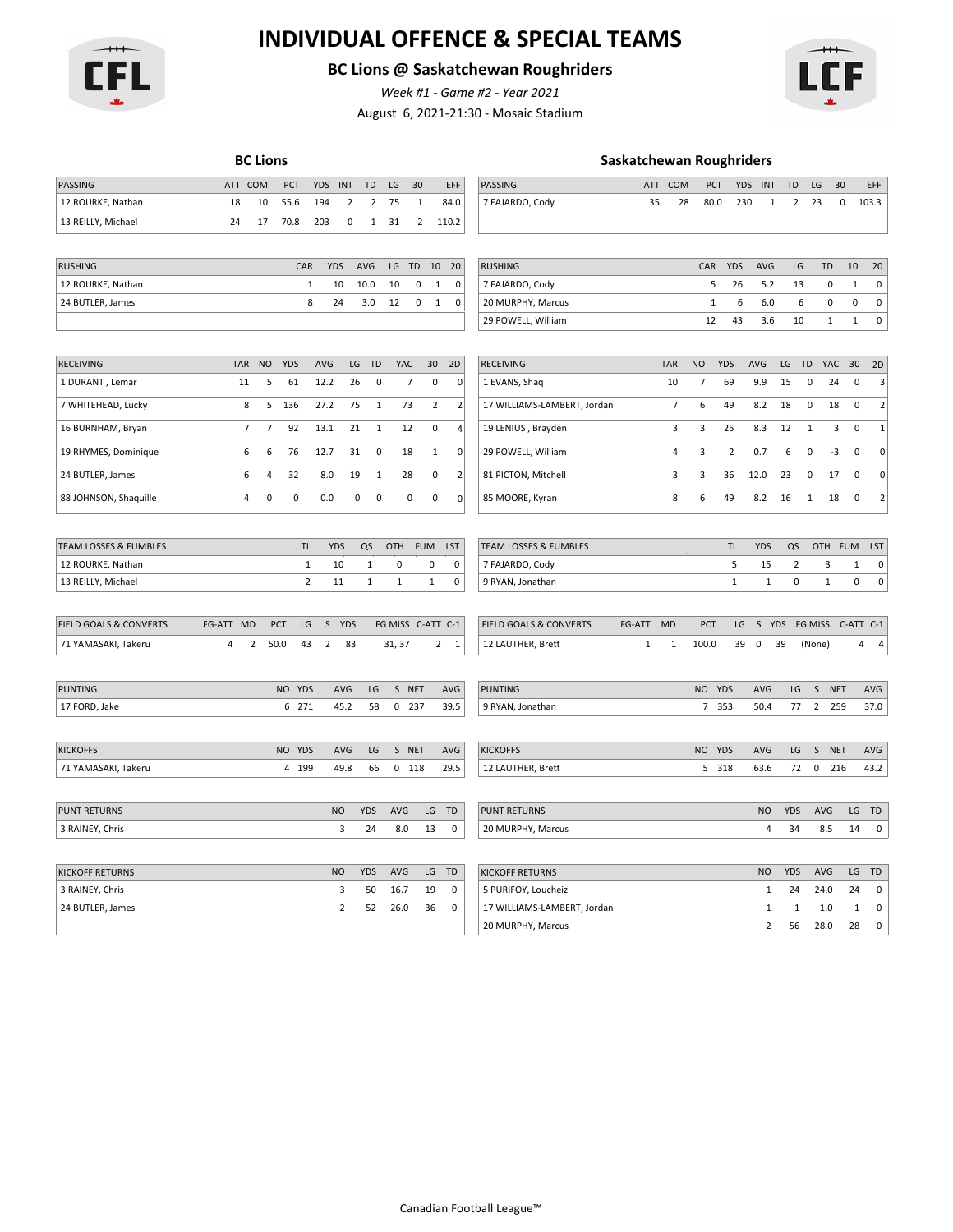

## **INDIVIDUAL & TEAM DEFENCE**

### **BC Lions @ Saskatchewan Roughriders**

August 6, 2021-21:30 - Mosaic Stadium *Week #1 - Game #2 - Year 2021*



| <b>PLAYER</b>        | <b>DT</b>      | <b>ST</b>    | <b>TT</b>                | <b>TFL</b>  |              | QS YD          | <b>FF</b>    | <b>PLAYER</b>           | <b>DT</b>      | <b>ST</b>    |                         | TT TFL         | QS             | <b>YD</b> |
|----------------------|----------------|--------------|--------------------------|-------------|--------------|----------------|--------------|-------------------------|----------------|--------------|-------------------------|----------------|----------------|-----------|
| 4 PETERS, Garry      | 4              | 0            |                          | 0           | $\mathbf 0$  | $\mathbf 0$    | $\Omega$     | 2 JOHNSON, Micah        | $\mathbf{1}$   | $\mathbf 0$  | -1                      | $\Omega$       | $\Omega$       |           |
| 6 LEE, TJ            | 6              | 1            | 7                        | $\mathbf 0$ | $\mathbf 0$  | $\mathbf 0$    | $\Omega$     | 3 MARSHALL, Nick        | $\overline{2}$ | 0            | $\overline{\mathbf{2}}$ | $\mathbf 0$    | 0              |           |
| 10 TAVAI, JR         | 1              | $\mathbf{1}$ | $\mathbf{z}$             | 0           | 0            | $\mathbf 0$    | $\Omega$     | 5 PURIFOY, Loucheiz     | 4              | 0            | 4                       | $\mathbf 0$    | 0              |           |
| 14 SAYLES, Marcus    | 5              | $\mathbf{1}$ | 6                        | 1           | $\mathbf 0$  | $\mathbf 0$    | $\Omega$     | 6 LEONARD, AC           | $\mathbf{1}$   | $\mathbf 0$  | 1                       | $\mathbf 0$    | 0              |           |
| 20 LOKOMBO, Bo       | 5              | 1            | 6                        | 0           | $\mathbf 0$  | $\mathbf 0$    | $\Omega$     | 11 GAINEY, Ed           | 6              | $\mathbf 0$  | 6                       | $\mathbf 0$    | 0              |           |
| 21 WILLIAMS, Jordan  | 6              | 0            | 6                        | 0           | $\mathbf{1}$ | 8              | $\Omega$     | 15 EDEM, Mike           | $\overline{2}$ | $\mathbf 0$  | $\overline{\mathbf{2}}$ | $\mathbf 0$    | 0              |           |
| 23 THOMPSON, Anthony | 0              | 1            | 1                        | 0           | 0            | $\mathbf 0$    | $\Omega$     | 26 ONYEKA, Godfrey      | $\overline{2}$ | $\mathbf{1}$ | 3                       | $\mathbf 0$    | 0              |           |
| 27 GAMBOA, Victor    | $\overline{7}$ | $\mathbf 0$  | $\overline{\phantom{a}}$ | 0           | $\mathbf{0}$ | $\mathbf 0$    | $\Omega$     | 27 LAFRANCE, Kienan     | 0              | $\mathbf{1}$ | $\mathbf{1}$            | 0              | 0              |           |
| 34 MACKIE, David     | 0              | $\mathbf 1$  | 1                        | $\mathbf 0$ | $\mathbf 0$  | $\mathbf 0$    | $\Omega$     | 29 POWELL, William      | $\mathbf{1}$   | 0            | 1                       | $\mathbf 0$    | 0              |           |
| 35 DAVIS, DyShawn    | 0              | 1            | 1                        | $\mathbf 0$ | $\mathbf 0$  | $\mathbf 0$    | $\Omega$     | 33 DEARBORN, Jacob      | $\mathbf{1}$   | 0            | 1                       | $\mathbf 0$    | 0              |           |
| 37 HARDIN, KiAnte    | 5              | 0            | 5                        | 0           | 0            | 0              | $\Omega$     | 43 TEITZ, Micah         | 5              | $\mathbf 0$  | 5                       | $\mathbf 0$    | 0              |           |
| 40 DOLL, Tanner      | 0              | 2            | $\overline{2}$           | $\mathbf 0$ | $\mathbf 0$  | $\mathbf 0$    | $\Omega$     | 45 LACEY, Deon          | $\overline{7}$ | 0            | 7                       | $\Omega$       | $\mathbf{1}$   |           |
| 91 HAMMOND, Courtney | 1              | 0            | 1                        | 0           | $\mathbf 0$  | $\mathbf 0$    | $\Omega$     | 46 HUS, Jorgen          | 0              | 1            | $\mathbf{1}$            | $\mathbf 0$    | 0              |           |
| 92 BANKS, Joshua     | 2              | 0            | 2                        | 1           | 0            | 0              | 0            | 48 JOHNSON, Gary        | $\mathbf{0}$   | 1            | 1                       | $\mathbf 0$    | 0              |           |
| 98 GWACHUM, Obum     | 4              | $\mathbf 0$  | 4                        | 1           | $\mathbf{1}$ | $\overline{4}$ | $\Omega$     | 53 HERDMAN-REED, Jordan | $\Omega$       | 1            | 1                       | $\Omega$       | $\Omega$       |           |
|                      |                |              |                          |             |              |                |              | 58 HERDMAN-REED, Justin | 0              | $\mathbf{1}$ | 1                       | $\mathbf 0$    | $\mathbf 0$    |           |
|                      |                |              |                          |             |              |                |              | 74 HENRY, Makana        | $\mathbf{1}$   | $\mathbf 0$  | 1                       | $\mathbf 0$    | 0              |           |
|                      |                |              |                          |             |              |                |              | 92 MARINO, Garrett      | $\overline{2}$ | 0            | $\overline{2}$          |                |                |           |
|                      |                |              |                          |             |              |                |              | 97 ADAMS, Keion         | $\mathbf{1}$   | 0            | 1                       | $\mathbf{1}$   | $\Omega$       |           |
|                      |                |              |                          |             |              |                |              | 99 WOODARD, Jonathan    | $\mathbf{1}$   | 0            | $\mathbf{1}$            | $\mathbf 0$    | 0              |           |
| <b>GAME TOTALS</b>   | 46             | 9            | 55                       | 3           | $\mathbf{2}$ | 12             | $\mathbf{0}$ | <b>GAME TOTALS</b>      | 37             | 6            | 43                      | $\overline{2}$ | $\overline{2}$ |           |

#### **BC Lions Saskatchewan Roughriders**

| <b>PLAYER</b>           | DT             | <b>ST</b>    | π                       | <b>TFL</b>               | QS                       | YD          | FF          |
|-------------------------|----------------|--------------|-------------------------|--------------------------|--------------------------|-------------|-------------|
| 2 JOHNSON, Micah        | $\mathbf{1}$   | $\mathbf 0$  | 1                       | 0                        | $\Omega$                 | 0           | 0           |
| 3 MARSHALL, Nick        | 2              | 0            | $\overline{2}$          | 0                        | $\mathbf 0$              | $\mathbf 0$ | $\mathbf 0$ |
| 5 PURIFOY, Loucheiz     | 4              | $\mathbf 0$  | 4                       | 0                        | $\mathbf 0$              | $\mathbf 0$ | $\mathbf 0$ |
| 6 LEONARD, AC           | $\mathbf{1}$   | $\mathbf 0$  | 1                       | 0                        | $\mathbf 0$              | 0           | 0           |
| 11 GAINEY, Ed           | 6              | $\mathbf 0$  | 6                       | 0                        | $\mathbf 0$              | 0           | $\mathbf 0$ |
| 15 EDEM, Mike           | 2              | $\mathbf 0$  | 2                       | 0                        | $\mathbf 0$              | 0           | 0           |
| 26 ONYEKA, Godfrey      | $\overline{2}$ | $\mathbf{1}$ | 3                       | 0                        | $\mathbf 0$              | 0           | 0           |
| 27 LAFRANCE, Kienan     | $\mathbf 0$    | $\mathbf{1}$ | $\mathbf{1}$            | 0                        | $\mathbf 0$              | $\mathbf 0$ | $\mathbf 0$ |
| 29 POWELL, William      | $\mathbf{1}$   | $\mathbf 0$  | $\mathbf{1}$            | 0                        | $\mathbf 0$              | 0           | 0           |
| 33 DEARBORN, Jacob      | $\mathbf{1}$   | $\mathbf 0$  | 1                       | 0                        | $\mathbf 0$              | 0           | $\mathbf 0$ |
| 43 TEITZ, Micah         | 5              | $\mathbf 0$  | 5                       | 0                        | $\mathbf 0$              | $\mathbf 0$ | 0           |
| 45 LACEY, Deon          | 7              | $\Omega$     | 7                       | 0                        | $\mathbf{1}$             | 10          | 0           |
| 46 HUS, Jorgen          | $\mathbf 0$    | $\mathbf{1}$ | 1                       | 0                        | $\mathbf 0$              | 0           | 0           |
| 48 JOHNSON, Gary        | $\mathbf 0$    | $\mathbf{1}$ | 1                       | 0                        | $\mathbf 0$              | $\mathbf 0$ | $\mathbf 0$ |
| 53 HERDMAN-REED, Jordan | $\mathbf 0$    | $\mathbf{1}$ | 1                       | 0                        | $\mathbf 0$              | 0           | 0           |
| 58 HERDMAN-REED, Justin | $\mathbf 0$    | $\mathbf{1}$ | 1                       | 0                        | $\mathbf 0$              | 0           | $\mathbf 0$ |
| 74 HENRY, Makana        | $\mathbf{1}$   | 0            | $\mathbf{1}$            | 0                        | $\mathbf 0$              | 0           | $\mathbf 0$ |
| 92 MARINO, Garrett      | $\overline{2}$ | $\mathbf 0$  | $\overline{\mathbf{c}}$ | $\mathbf{1}$             | $\mathbf{1}$             | 8           | $\mathbf 0$ |
| 97 ADAMS, Keion         | 1              | 0            | 1                       | $\mathbf{1}$             | $\mathbf 0$              | 0           | $\mathbf 0$ |
| 99 WOODARD, Jonathan    | $\mathbf{1}$   | $\mathbf 0$  | 1                       | 0                        | $\mathbf 0$              | 0           | $\mathbf 0$ |
| <b>GAME TOTALS</b>      | 37             | 6            | 43                      | $\overline{\phantom{a}}$ | $\overline{\phantom{a}}$ | 18          | $\Omega$    |

| <b>INT &amp; KNOCKDOWNS</b> | <b>INT</b>     | <b>YDS</b> | LG   | TD.          | <b>KD</b>      | <b>INT &amp; KNOCKDOWNS</b> | <b>INT</b>   | <b>YDS</b> | <b>LG</b> | TD KD |
|-----------------------------|----------------|------------|------|--------------|----------------|-----------------------------|--------------|------------|-----------|-------|
| 4 PETERS, Garry             | 0              | $^{\circ}$ | 0    | $^{\circ}$   |                | 3 MARSHALL, Nick            |              | 27         | 27        |       |
| 6 LEE, TJ                   | $\mathbf{1}$   | 27         | 27   | $\mathbf{0}$ | 0 <sub>1</sub> | 5 PURIFOY, Loucheiz         | $\mathbf{0}$ | $\Omega$   | $\Omega$  |       |
|                             |                |            |      |              |                | 6 LEONARD, AC               |              |            |           |       |
|                             |                |            |      |              |                | 15 EDEM, Mike               | $\mathbf{0}$ | $\Omega$   | $\Omega$  |       |
|                             |                |            |      |              |                | 35 HENDY, AJ                | $\mathbf{0}$ | $\Omega$   | $\Omega$  |       |
|                             |                |            |      |              |                | 45 LACEY, Deon              | $\mathbf{0}$ | $\Omega$   | $\Omega$  |       |
| AAABBAFABA                  | $\overline{a}$ | $-1$       | $-1$ | $\sim$       |                | CARSE TOTALC                | $\sim$       | $\sim$     | $\sim$    | .     |

| INT & KNOCKDOWNS   | <b>INT</b>  | <b>YDS</b>   | LG | TD KD        |                | <b>INT &amp; KNOCKDOWNS</b> | <b>INT</b> | <b>YDS</b>   | <b>LG</b>   | <b>TD</b>    | <b>KD</b>      |
|--------------------|-------------|--------------|----|--------------|----------------|-----------------------------|------------|--------------|-------------|--------------|----------------|
| 4 PETERS, Garry    | $\mathbf 0$ | $\mathbf{0}$ | 0  | $\mathbf 0$  |                | 3 MARSHALL, Nick            |            | 27           | 27          | $\mathbf{1}$ | 0 <sup>1</sup> |
| 6 LEE, TJ          |             | 27           | 27 | $\mathbf{0}$ | $\overline{0}$ | 5 PURIFOY, Loucheiz         | 0          | $\mathbf{0}$ | $\mathbf 0$ | 0            |                |
|                    |             |              |    |              |                | 6 LEONARD, AC               |            |              |             | $\Omega$     |                |
|                    |             |              |    |              |                | 15 EDEM, Mike               | 0          | $\mathbf{0}$ | $\mathbf 0$ | 0            |                |
|                    |             |              |    |              |                | 35 HENDY, AJ                | 0          | $\Omega$     | 0           | 0            |                |
|                    |             |              |    |              |                | 45 LACEY, Deon              | $\Omega$   | $\Omega$     | $\Omega$    | $\Omega$     |                |
| <b>GAME TOTALS</b> |             | 27           | 27 | $\bf{0}$     |                | <b>GAME TOTALS</b>          |            | 28           | 28          |              | - 5            |

| <b>TEAM DEFENCE</b>         |            | <b>BC Lions</b> |           | Saskatchewan Roughriders |                |                |             |              |  |
|-----------------------------|------------|-----------------|-----------|--------------------------|----------------|----------------|-------------|--------------|--|
| TIME DEFENCE ON FIELD       |            | 29:38           |           |                          |                | 30:22          |             |              |  |
| <b>DEFENSIVE PLAYS</b>      | <b>TOT</b> | Rs              | Ps        | TL.                      | TOT            | Rs             | Ps          | TL.          |  |
| Game Total                  | 60         | 18              | 36        | 6                        | 56             | 9              | 44          | 3            |  |
| <b>TAKEAWAYS</b>            | <b>TOT</b> | <b>INT</b>      | <b>FR</b> | <b>DOWNS</b>             | <b>TOT</b>     | <b>INT</b>     | <b>FR</b>   | <b>DOWNS</b> |  |
| Game Total                  | 1          | 1               | 0         | $\mathbf 0$              | $\overline{2}$ | $\overline{2}$ | $\mathbf 0$ | 0            |  |
| <b>NET OFFENCE ALLOWED</b>  | <b>NO</b>  | <b>YDS</b>      |           | <b>AVG</b>               | <b>NO</b>      |                | <b>YDS</b>  | <b>AVG</b>   |  |
| 1st Down                    | 32         | 162             |           | 5.06                     | 33             |                | 222         | 6.73         |  |
| 2nd Down                    | 24         | 113             |           | 4.71                     | 21             |                | 152         | 7.24         |  |
| 3rd Down                    | 4          | 14              |           | 3.50                     | $\overline{2}$ |                | 36          | 18.00        |  |
| <b>OPPONENT CONVERSIONS</b> | <b>ATT</b> | <b>MD</b>       |           | %                        | <b>ATT</b>     |                | <b>MD</b>   | %            |  |
| 2nd Down                    | 24         | 11              |           | 0.46                     | 21             |                | 8           | 0.38         |  |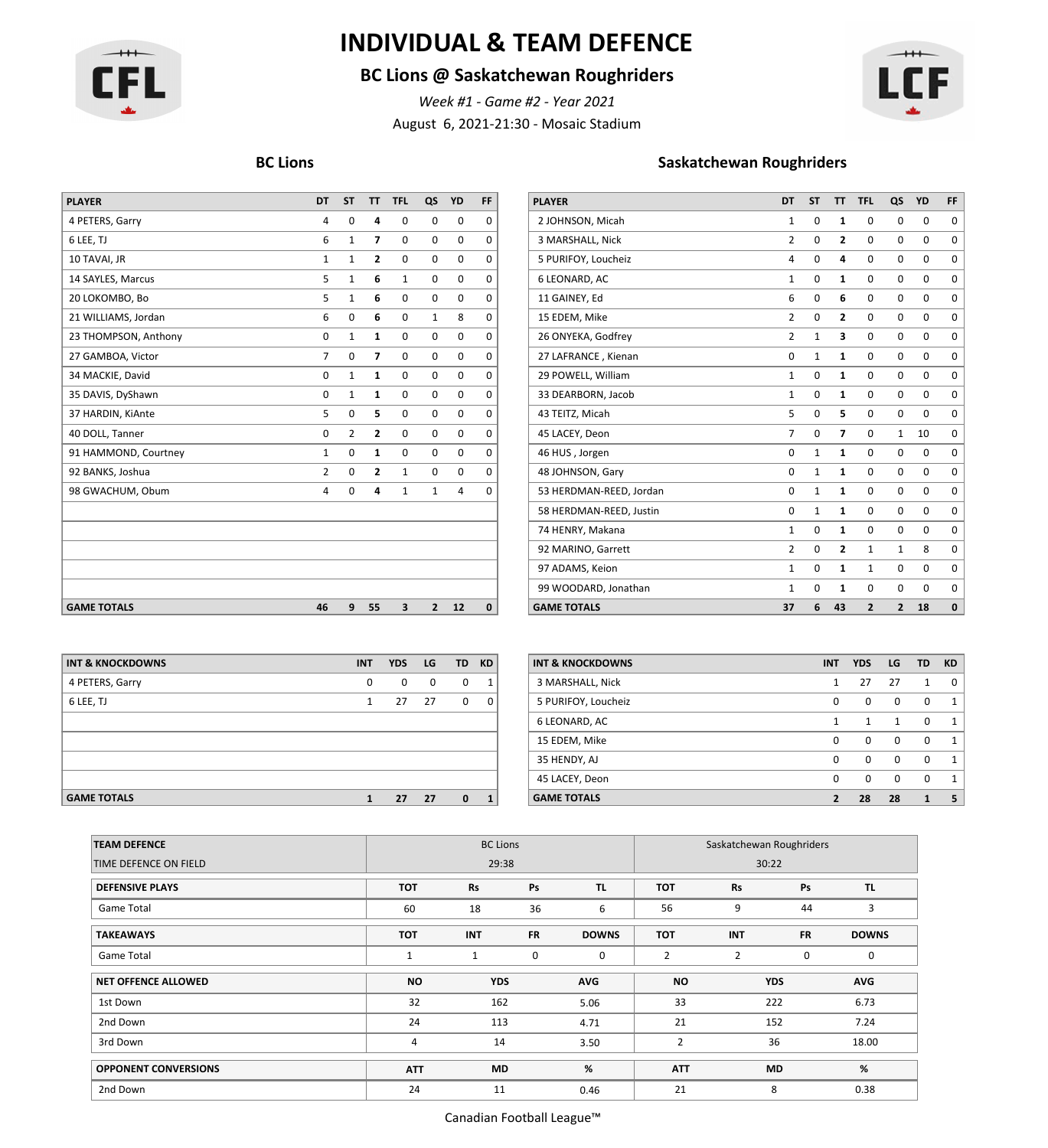

# **Penalty Details**

### **BC Lions @ Saskatchewan Roughriders**



August 6, 2021-21:30 - Mosaic Stadium *Week #1 - Game #2 - Year 2021*

|                |         | <b>PENALTY CALLS</b> |             |                  |                    |                      |                 | <b>YARDS</b> |            |
|----------------|---------|----------------------|-------------|------------------|--------------------|----------------------|-----------------|--------------|------------|
|                | QTR PL# | TIME*                | <b>TEAM</b> | <b>SITUATION</b> | ## PLAYER          | <b>PENALTY CALLS</b> | <b>STATUS</b>   | <b>BC</b>    | <b>SSK</b> |
| $\mathbf{1}$   | 4       | 13:49                | <b>BC</b>   | Defence          | 10 TAVAI           | Offside, Defence     | Accepted        | 5            |            |
| 1              | 10      | 10:59                | <b>BC</b>   | Defence          | 20 LOKOMBO         | Illegal Contact on a | Accepted        | 10           |            |
|                |         |                      |             |                  |                    | Receiver             |                 |              |            |
| $\mathbf{1}$   | 30      | 02:10                | ВC          | STR-KO           | 92 BANKS           | Spearing             | Accepted        | 14           |            |
| $\overline{2}$ | 54      | 07:28                | <b>BC</b>   | Offence          | 67 STEWARD         | Procedure, General   | Accepted        | 5            |            |
| 2              | 55      | 07:00                | <b>SSK</b>  | Defence          | 92 MARINO          | Offside, Defence     | Accepted        |              | 5          |
| $\overline{2}$ | 56      | 06:43                | <b>BC</b>   | Offence          | 67 STEWARD         | Procedure, General   | Accepted        | 5            |            |
| 3              | 86      | 12:43                | SSK         | Defence          | 6 LEONARD          | Offside, Defence     | Accepted        |              | 5          |
| 3              | 90      | 10:30                | ВC          | Offence          | 16 BURNHAM         | Offside, Offence     | Accepted        | 5            |            |
| 3              | 95      | 07:54                | <b>SSK</b>  | STC-P            | 35 HENDY           | No Yards, 15 yds     | Accepted        |              | 15         |
| 4              | 113     | 14:10                | BC          | STC-P            | 17 FORD            | Illegal Punt, Out of | Accepted        | 10           |            |
|                |         |                      |             |                  |                    | <b>Bounds</b>        |                 |              |            |
| 4              | 114     | 13:58                | <b>SSK</b>  | Offence          | 1 EVANS            | Offside, Offence     | <b>Declined</b> |              | 0          |
| 4              | 126     | 08:15                | <b>SSK</b>  | STC-P            | 52 HARRIS          | No Yards, 5 yds      | Accepted        |              | 5          |
| 4              | 128     | 07:22                | BC          | Offence          | REILLY<br>13       | <b>Time Count</b>    | Accepted        | 5            |            |
| 4              | 131     | 06:14                | <b>SSK</b>  | Defence          | 11 GAINEY          | Illegal Contact on a | Accepted        |              | 10         |
|                |         |                      |             |                  |                    | Receiver             |                 |              |            |
| 4              | 140     | 02:56                | <b>SSK</b>  | Offence          | <b>CLARK</b><br>67 | Roughness, General   | Accepted        |              | 15         |
| 4              | 148     | 01:33                | BC          | Offence          | <b>TAVAI</b><br>10 | Procedure, General   | Accepted        | 5            |            |
| 4              | 154     | 00:31                | <b>SSK</b>  | Defence          | 11 GAINEY          | Pass Interference,   | Accepted        |              | 18         |
|                |         |                      |             |                  |                    | Defence              |                 |              |            |

| <b>PENALTY SUMMARY (ACCEPTED)</b> |               |
|-----------------------------------|---------------|
| Preventable                       |               |
| Illegal Punt, Out of Bounds       | 1             |
| No Yards, 15 yds                  | 1             |
| No Yards, 5 yds                   | 1             |
| Offside, Defence                  | 3             |
| Offside, Offence                  | 1             |
| Procedure, General                | 3             |
| Time Count                        | 1             |
| <b>Technical</b>                  |               |
| Illegal Contact on a Receiver     | $\mathcal{P}$ |
| Pass Interference, Defence        | 1             |
| <b>Roughness</b>                  |               |
| Roughness, General                | 1             |
| Spearing                          | 1             |

|                                | <b>TOTAL</b>   |            | <b>BC</b>      |            | <b>SSK</b>     |            |
|--------------------------------|----------------|------------|----------------|------------|----------------|------------|
| <b>GAME SUMMARY (ACCEPTED)</b> | <b>NO</b>      | <b>YDS</b> | <b>NO</b>      | <b>YDS</b> | <b>NO</b>      | <b>YDS</b> |
| <b>Penalties</b>               | 16             | 137        | 9              | 64         | 7              | 73         |
| Preventable                    | 11             | 70         | 7              | 40         | 4              | 30         |
| Roughness                      | $\overline{2}$ | 29         | $\mathbf{1}$   | 14         | $\mathbf{1}$   | 15         |
| Technical                      | 3              | 38         | $\mathbf{1}$   | 10         | $\overline{2}$ | 28         |
| <b>Situation</b>               |                |            |                |            |                |            |
| Offence                        | 6              | 40         | 5              | 25         | $\mathbf{1}$   | 15         |
| Defence                        | 6              | 53         | $\overline{2}$ | 15         | $\overline{4}$ | 38         |
| <b>ST Coverage</b>             | 3              | 30         | $\mathbf{1}$   | 10         | $\overline{2}$ | 20         |
| <b>ST Return</b>               | $\mathbf{1}$   | 14         | $\mathbf{1}$   | 14         | $\Omega$       | $\Omega$   |
| Declined **                    | $\mathbf{1}$   |            | 0              |            | 1              |            |
|                                |                |            |                |            |                |            |

| <b>OTHER PENALTY DATA</b>       |     |
|---------------------------------|-----|
| <b>Total Plays</b>              | 157 |
| Plays With Penalties (Accepted) | 16  |
| Plays With Penalties (All)      | 17  |

*\*Penalty times shown are the start time (Game Clock, time remaining in the Quarter) of the following play.*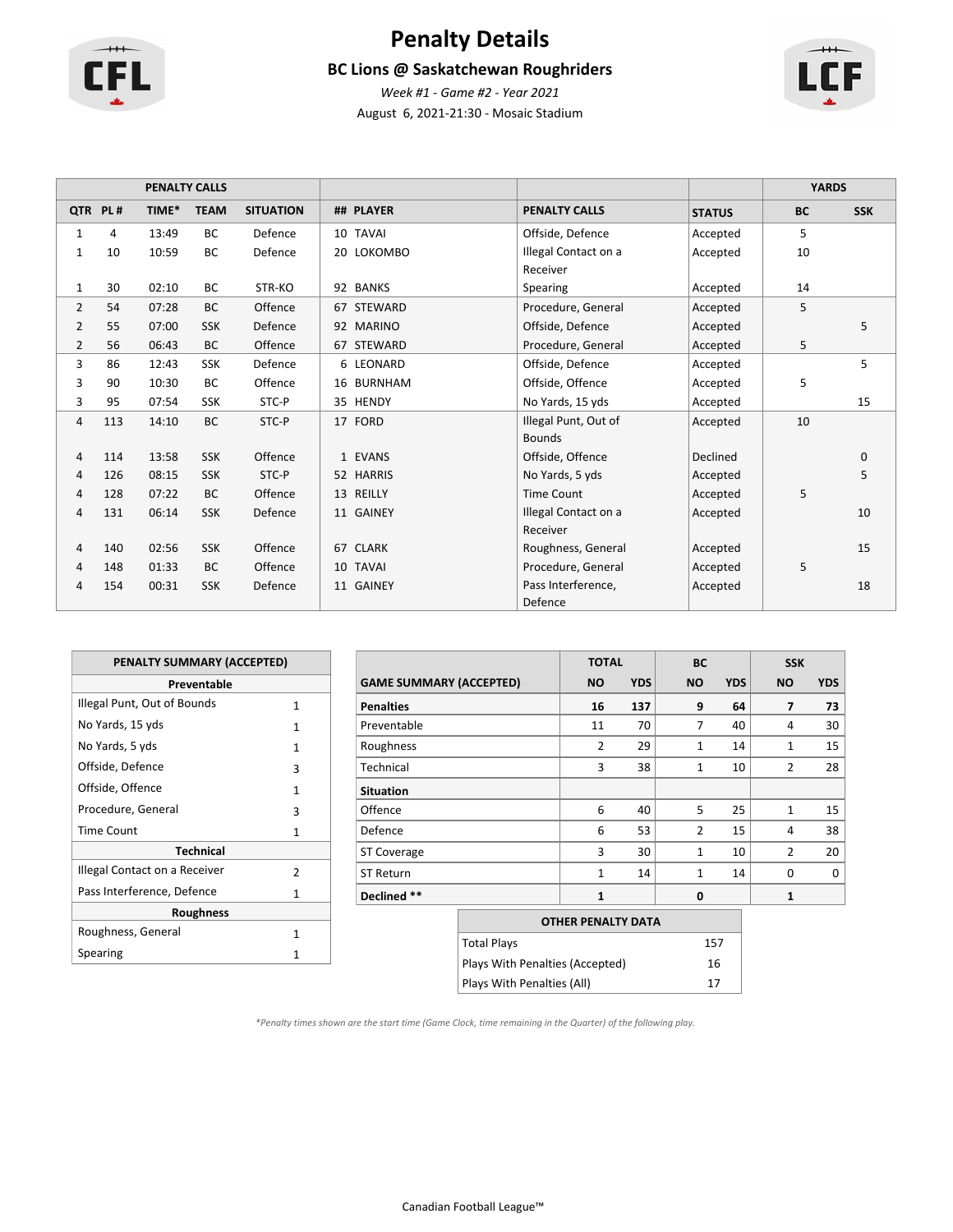

# **DRIVE CHART**

### **BC Lions @ Saskatchewan Roughriders**



August 6, 2021-21:30 - Mosaic Stadium *Week #1 - Game #2 - Year 2021*

|    |            |             |            |                |                       | <b>BC Lions</b> |              |              |                |              |                             |              |              |                |                |            |
|----|------------|-------------|------------|----------------|-----------------------|-----------------|--------------|--------------|----------------|--------------|-----------------------------|--------------|--------------|----------------|----------------|------------|
|    |            |             |            |                | <b>Start of Drive</b> |                 |              | 1st          |                |              | <b>Plays From Scrimmage</b> |              |              | Other          |                | <b>Net</b> |
| #  | QB         | <b>YDLN</b> | <b>RES</b> | Qtr            | Time                  | Play #          | <b>RZ</b>    | <b>Downs</b> | Ps             | <b>Rs</b>    | SA                          | <b>TL</b>    | ĸ            | PN             | No             | Yds        |
| 1  | 12         | <b>B40</b>  | Punt       | $\mathbf{1}$   | 9:04                  | 16              |              | 0            | $\mathbf{1}$   | $\mathbf{1}$ |                             |              | $\mathbf{1}$ |                | 3              | 8          |
| 2  | 12         | <b>B14</b>  | Punt       | 1              | 2:04                  | 31              |              | 0            | 2              | 0            |                             |              | $\mathbf{1}$ |                | 3              | 0          |
| 3  | 12         | <b>B19</b>  | INT        | 2              | 12:07                 | 43              |              | 0            | 1              | 1            |                             |              |              |                | $\overline{2}$ | 4          |
| 4  | 12         | <b>B39</b>  | Punt       | 2              | 10:39                 | 47              |              | 0            | $\mathbf{1}$   | 0            | 1                           |              | 1            |                | 3              | $-10$      |
| 5  | 12         | <b>B26</b>  | Punt       | $\overline{2}$ | 7:52                  | 53              |              | 0            | $\mathbf{1}$   | $\mathbf{1}$ |                             |              | $\mathbf{1}$ | 3              | 6              | 11         |
| 6  | 12         | <b>B35</b>  | <b>TD</b>  | 2              | 3:42                  | 64              |              | $\mathbf{1}$ | $\overline{2}$ | 0            |                             |              |              |                | $\overline{2}$ | 75         |
| 7  | 12         | <b>B35</b>  | FG         | 2              | 1:09                  | 75              |              | 3            | 3              | 2            |                             |              | $\mathbf{1}$ |                | 6              | 39         |
| 8  | 13         | <b>B33</b>  | Miss FG    | 3              | 14:54                 | 82              |              | 3            | 7              | 0            | $\mathbf{1}$                |              | $\mathbf{1}$ | $\overline{2}$ | 11             | 53         |
| 9  | 13         | B49         | FG         | 3              | 7:25                  | 96              |              | 1            | 2              | $\mathbf{1}$ |                             |              | $\mathbf{1}$ |                | 4              | 28         |
| 10 | 13         | <b>B30</b>  | Punt       | 3              | 3:32                  | 103             |              | $\mathbf{1}$ | 3              | 1            |                             |              | 1            |                | 5              | 21         |
| 11 | 13         | <b>B35</b>  | Punt       | 4              | 15:00                 | 111             |              | 0            | $\mathbf{1}$   | 1            |                             |              | $\mathbf{1}$ |                | 3              | 0          |
| 12 | 13         | <b>S50</b>  | <b>TD</b>  | 4              | 13:33                 | 115             | ✓            | 3            | 4              | 1            |                             | $\mathbf{1}$ |              |                | 6              | 50         |
| 13 | 13         | <b>B19</b>  | Miss FG    | 4              | 7:46                  | 127             |              | 4            | 7              | $\mathbf 0$  |                             |              | $\mathbf{1}$ | $\overline{2}$ | 10             | 56         |
| 14 | 12         | <b>B35</b>  | <b>TD</b>  | 4              | 2:36                  | 142             | ✓            | 4            | 6              | $\mathbf 0$  |                             |              |              | 1              | $\overline{7}$ | 75         |
| 15 | 12         | <b>B12</b>  | INT        | 4              | 0:31                  | 154             |              | 1            | $\mathbf 1$    | $\mathbf 0$  |                             |              |              | 1              | 2              | 0          |
|    | <b>AVG</b> | <b>B32</b>  |            |                |                       |                 | $\mathbf{z}$ | 21           | 42             | 9            | $\overline{2}$              | $\mathbf{1}$ | 10           | 9              | 73             | 410        |

|                |            |                |            |                |                       |        |              | Saskatchewan Roughriders |                |              |                             |              |              |                |                |            |
|----------------|------------|----------------|------------|----------------|-----------------------|--------|--------------|--------------------------|----------------|--------------|-----------------------------|--------------|--------------|----------------|----------------|------------|
|                |            |                |            |                | <b>Start of Drive</b> |        |              | 1st                      |                |              | <b>Plays From Scrimmage</b> |              |              | Other          |                | <b>Net</b> |
| #              | QB         | <b>YDLN</b>    | <b>RES</b> | Qtr            | <b>Time</b>           | Play # | <b>RZ</b>    | <b>Downs</b>             | Ps             | <b>Rs</b>    | SA                          | <b>TL</b>    | К            | PN             | <b>No</b>      | Yds        |
| 1              | 7          | <b>S35</b>     | <b>TD</b>  | 1              | 14:54                 | 2      | $\checkmark$ | 6                        | 5              | 5            |                             |              |              | $\overline{2}$ | 12             | 60         |
| $\overline{2}$ | 7          | <b>S23</b>     | <b>TD</b>  | $\mathbf{1}$   | 7:44                  | 19     | ✓            | 6                        | 6              | 4            |                             |              |              |                | 10             | 87         |
| 3              | 7          | <b>S50</b>     | <b>TD</b>  | 1              | 1:07                  | 34     | ✓            | 4                        | 4              | 3            |                             |              |              |                | 7              | 60         |
| 4              | 7          | <b>S40</b>     | Punt       | $\overline{2}$ | 9:14                  | 50     |              | 0                        | $\mathbf{1}$   | 1            |                             |              |              |                | 3              | 3          |
| 5              | 7          | <b>B49</b>     | FG         | 2              | 5:32                  | 59     |              | 1                        | 3              | $\mathbf{1}$ |                             |              |              |                | 5              | 18         |
| 6              | 7          | S43            | Punt       | 2              | 2:40                  | 67     |              | 2                        | 3              | 3            | 1                           |              |              |                | 8              | 12         |
| 7              | 7          | <b>S35</b>     | Punt       | 3              | 9:03                  | 93     |              | 0                        | $\overline{2}$ | 0            |                             |              | 1            |                | 3              | 8          |
| 8              | 7          | <b>S35</b>     | Punt       | 3              | 5:16                  | 100    |              | 0                        | $\mathbf{1}$   | 0            |                             | 1            | $\mathbf{1}$ |                | 3              | 4          |
| 9              | 7          | S <sub>1</sub> | Saf        | 3              | 1:29                  | 108    |              | 0                        | $\mathbf{1}$   | 0            | 1                           | $\mathbf{1}$ |              |                | 3              | -1         |
| 10             | 7          | S49            | <b>INT</b> | 4              | 13:58                 | 114    |              | 0                        | $\mathbf{1}$   | $\mathbf 0$  |                             |              |              |                | $\mathbf{1}$   | 0          |
| 11             | 7          | S37            | Punt       | 4              | 9:10                  | 123    |              | $\mathbf{1}$             | 3              | 0            |                             |              |              |                | 4              | 15         |
| 12             | 7          | <b>S35</b>     | Punt       | 4              | 3:36                  | 137    |              | $\mathbf{1}$             | 4              | $\mathbf 0$  |                             |              | 1            |                | 5              | 21         |
| 13             | 7          | <b>B43</b>     | Punt       | 4              | 1:32                  | 151    |              | 0                        | $\mathbf{1}$   | $\mathbf{1}$ |                             |              | 1            |                | 3              | 3          |
| 14             | 7          | <b>B33</b>     | End gm     | 4              | 0:19                  | 156    |              | 0                        | $\mathbf 0$    | 0            |                             | 2            |              |                | $\overline{2}$ | -1         |
|                | <b>AVG</b> | <b>S42</b>     |            |                |                       |        | 3            | 21                       | 35             | 18           | $\overline{2}$              | 4            | 8            | $\overline{2}$ | 69             | 289        |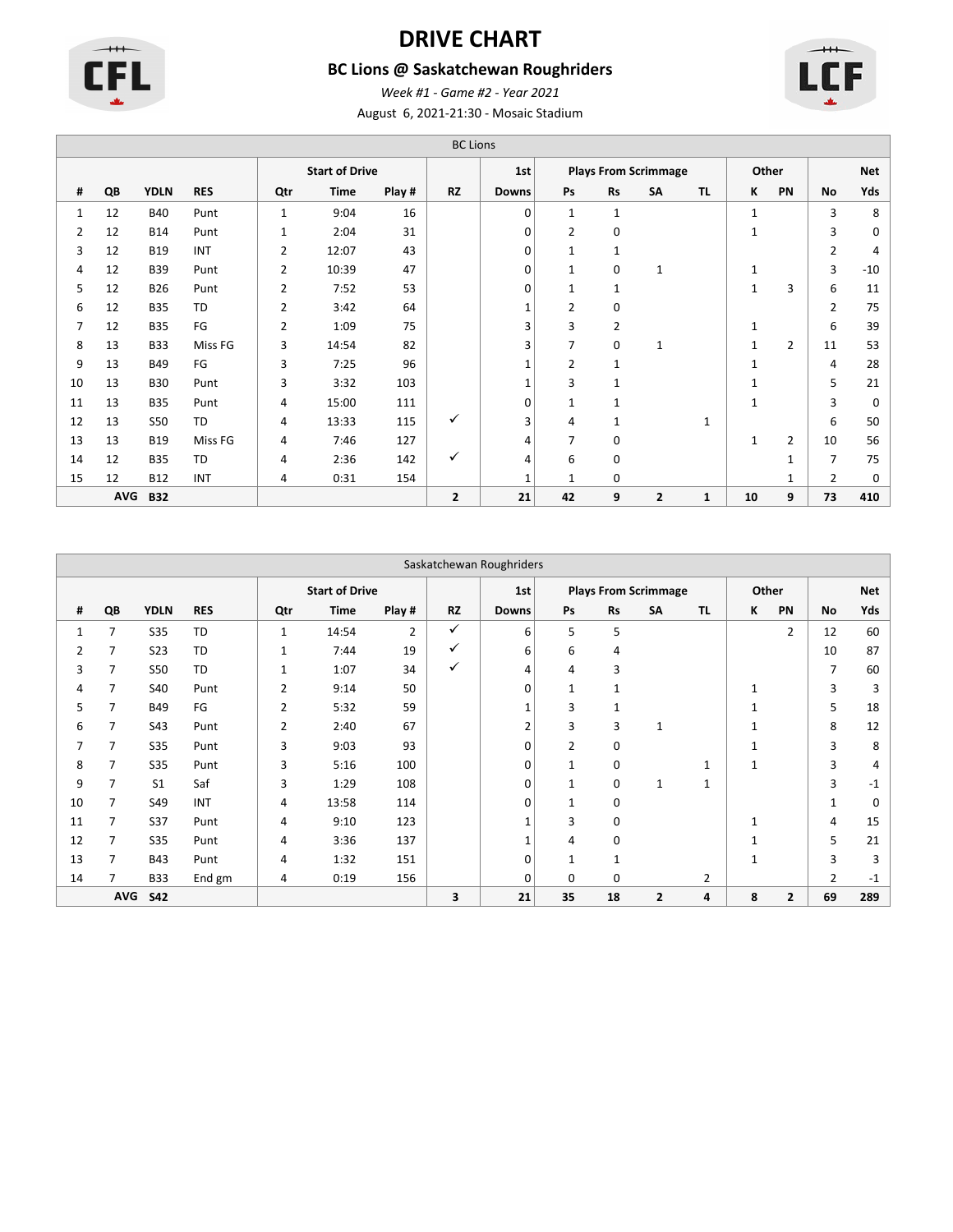

### **BC Lions @ Saskatchewan Roughriders**

August 6, 2021-21:30 - Mosaic Stadium *Week #1 - Game #2 - Year 2021*



#### **First Quarter**

| #  | Team | Pos        | D/Y  | Clock   | Play                                                                                                                                                          |
|----|------|------------|------|---------|---------------------------------------------------------------------------------------------------------------------------------------------------------------|
| 1  | BC   | <b>B35</b> |      | (15:00) | T. YAMASAKI Kickoff (64 yds), Returned by L. PURIFOY from S11 (24 yds), Special Teams Tackle: D. DAVIS                                                        |
| 2  | SSK  | S35        | 1/10 | (14:54) | W. POWELL Run (6 yds), Tackle: T. LEE                                                                                                                         |
| 3  | SSK  | S41        | 2/4  | (14:20) | C. FAJARDO Completed Pass to J. WILLIAMS-LAMBERT, caught at S45 (5 yds, 1 YAC), Tackle: T. LEE                                                                |
| 4  | SSK  | S46        | 1/10 | (13:49) | Penalty: Offside, Defence called on BC (J. TAVAI) (5 yds.) - No Play                                                                                          |
| 5  | SSK  | S51        | 1/5  | (13:32) | C. FAJARDO Completed Pass to B. LENIUS, caught at B54 (5 yds, 0 YAC), Tackle: T. LEE                                                                          |
| 6  | SSK  | <b>B54</b> | 1/10 | (13:09) | W. POWELL Run (7 yds), Tackle: B. LOKOMBO                                                                                                                     |
| 7  | SSK  | B47        | 2/3  | (12:30) | C. FAJARDO Completed Pass to K. MOORE, caught at B47 (1 yds, 1 YAC), Tackle: G. PETERS                                                                        |
| 8  | SSK  | B46        | 3/2  | (12:00) | C. FAJARDO Completed Pass to K. MOORE, caught at B35 (10 yds, -1 YAC), Tackle: K. HARDIN                                                                      |
| 9  | SSK  | <b>B36</b> | 1/10 | (11:20) | W. POWELL Run (6 yds), Tackle: B. LOKOMBO                                                                                                                     |
| 10 | SSK  | <b>B30</b> | 2/5  | (10:59) | C. FAJARDO Incomplete Pass intended for J. HARTY at B16, Penalty: Illegal Contact on a Receiver called on BC (B.<br>LOKOMBO) (10 yds.) - No Play              |
| 11 | SSK  | <b>B20</b> | 1/10 | (10:37) | C. FAJARDO Completed Pass to J. WILLIAMS-LAMBERT, caught at B18 (12 yds, 10 YAC), Pushed Out of Bounds by T.<br>LEE                                           |
| 12 | SSK  | B8         | 1/8  | (10:24) | C. FAJARDO Run (6 yds), Tackle: T. LEE                                                                                                                        |
| 13 | SSK  | B2         | 2/2  | (09:54) | W. POWELL Run (2 yds), Touchdown                                                                                                                              |
|    |      |            |      |         | BC 0 SSK 6<br>SSK Scoring Drive: 12 plays, 75 yards, 05:25                                                                                                    |
| 14 | SSK  | <b>B25</b> |      | (09:29) | B. LAUTHER Convert Kick (32 yds), Good                                                                                                                        |
|    |      |            |      |         | BC 0 SSK 7                                                                                                                                                    |
| 15 | SSK  | S35        |      | (09:09) | B. LAUTHER Kickoff (53 yds), Returned by C. RAINEY from B22 (18 yds), Special Teams Tackle: G. ONYEKA                                                         |
| 16 | ВC   | <b>B40</b> | 1/10 | (09:04) | J. BUTLER Run (2 yds), Tackle: M. HENRY, BC Official Roster listed 13 REILLY as starter. First BC offensive play had 12<br>ROURKE at QB.                      |
| 17 | ВC   | B42        | 2/8  | (08:37) | N. ROURKE Completed Pass to L. WHITEHEAD, caught at B47 (6 yds, 1 YAC), Tackle: N. MARSHALL                                                                   |
| 18 | BC   | <b>B48</b> | 3/2  | (08:04) | J. FORD Punt (44 yds), Returned by M. MURPHY from S18 (5 yds), Special Teams Tackle: J. TAVAI                                                                 |
|    |      |            |      |         | BC Drive: 3 plays, 8 yards, 01:20                                                                                                                             |
| 19 | SSK  | S23        | 1/10 | (07:44) | W. POWELL Run (10 yds), Tackle: O. GWACHUM                                                                                                                    |
| 20 | SSK  | S33        | 1/10 | (07:15) | M. MURPHY Run (6 yds), Tackle: B. LOKOMBO                                                                                                                     |
| 21 | SSK  | S39        | 2/4  | (06:37) | C. FAJARDO Completed Pass to S. EVANS, caught at S50 (11 yds, 0 YAC), Pushed Out of Bounds by V. GAMBOA                                                       |
| 22 | SSK  | S50        | 1/10 | (06:13) | C. FAJARDO Completed Pass to M. PICTON, caught at S54 (5 yds, 1 YAC), Tackle: V. GAMBOA                                                                       |
| 23 | SSK  | S55        | 2/5  | (05:47) | C. FAJARDO Completed Pass to K. MOORE, caught at B49 (8 yds, 2 YAC), Tackle: V. GAMBOA                                                                        |
| 24 | SSK  | B47        | 1/10 | (05:09) | C. FAJARDO Completed Pass to S. EVANS, caught at B39 (12 yds, 4 YAC), Tackle: G. PETERS                                                                       |
| 25 | SSK  | <b>B35</b> | 1/10 | (04:40) | C. FAJARDO Run (3 yds), Tackle: J. TAVAI                                                                                                                      |
| 26 | SSK  | B32        | 2/7  | (04:00) | C. FAJARDO Run (13 yds), Pushed Out of Bounds by K. HARDIN, (QBR - Escape Run)                                                                                |
| 27 | SSK  | <b>B19</b> | 1/10 | (03:32) | C. FAJARDO Completed Pass to S. EVANS, caught at B15 (7 yds, 3 YAC), Tackle: J. WILLIAMS                                                                      |
| 28 | SSK  | B12        | 2/3  | (02:59) | C. FAJARDO Completed Pass to B. LENIUS, caught at B0 (12 yds, 0 YAC), Touchdown                                                                               |
|    |      |            |      |         | <b>BC 0 SSK 13</b><br>SSK Scoring Drive: 10 plays, 87 yards, 05:14                                                                                            |
| 29 | SSK  | <b>B25</b> |      | (02:30) | B. LAUTHER Convert Kick (32 yds), Good                                                                                                                        |
|    |      |            |      |         | <b>BC 0 SSK 14</b>                                                                                                                                            |
| 30 | SSK  | <b>S35</b> |      | (02:10) | B. LAUTHER Kickoff (60 yds), Returned by C. RAINEY from B15 (25 yds, 13 credited), Penalty: Spearing called on BC (J.<br>BANKS) (14 yds.) - Enforced From B28 |
| 31 | ВC   | B14        | 1/10 | (02:04) | N. ROURKE Incomplete Pass intended for L. WHITEHEAD at B20                                                                                                    |
| 32 | ВC   | B14        | 2/10 | (01:46) | N. ROURKE Incomplete Pass intended for S. JOHNSON at B25, Knocked down by M. EDEM                                                                             |
| 33 | ВC   | B14        | 3/10 | (01:22) | J. FORD Punt (53 yds), Returned by M. MURPHY from S43 (7 yds), Special Teams Tackle: T. DOLL                                                                  |
|    |      |            |      |         | BC Drive: 3 plays, 0 yards, 00:57                                                                                                                             |
| 34 | SSK  | <b>S50</b> | 1/10 | (01:07) | W. POWELL Run (3 yds), Tackle: T. LEE                                                                                                                         |
| 35 | SSK  | S53        | 2/7  | (00:41) | C. FAJARDO Completed Pass to K. MOORE, caught at B53 (7 yds, 3 YAC), Tackle: J. WILLIAMS                                                                      |
| 36 | SSK  | <b>B50</b> | 3/0  | (00:03) | C. FAJARDO Run QB Sneak (1 yds), Tackle: K. HARDIN                                                                                                            |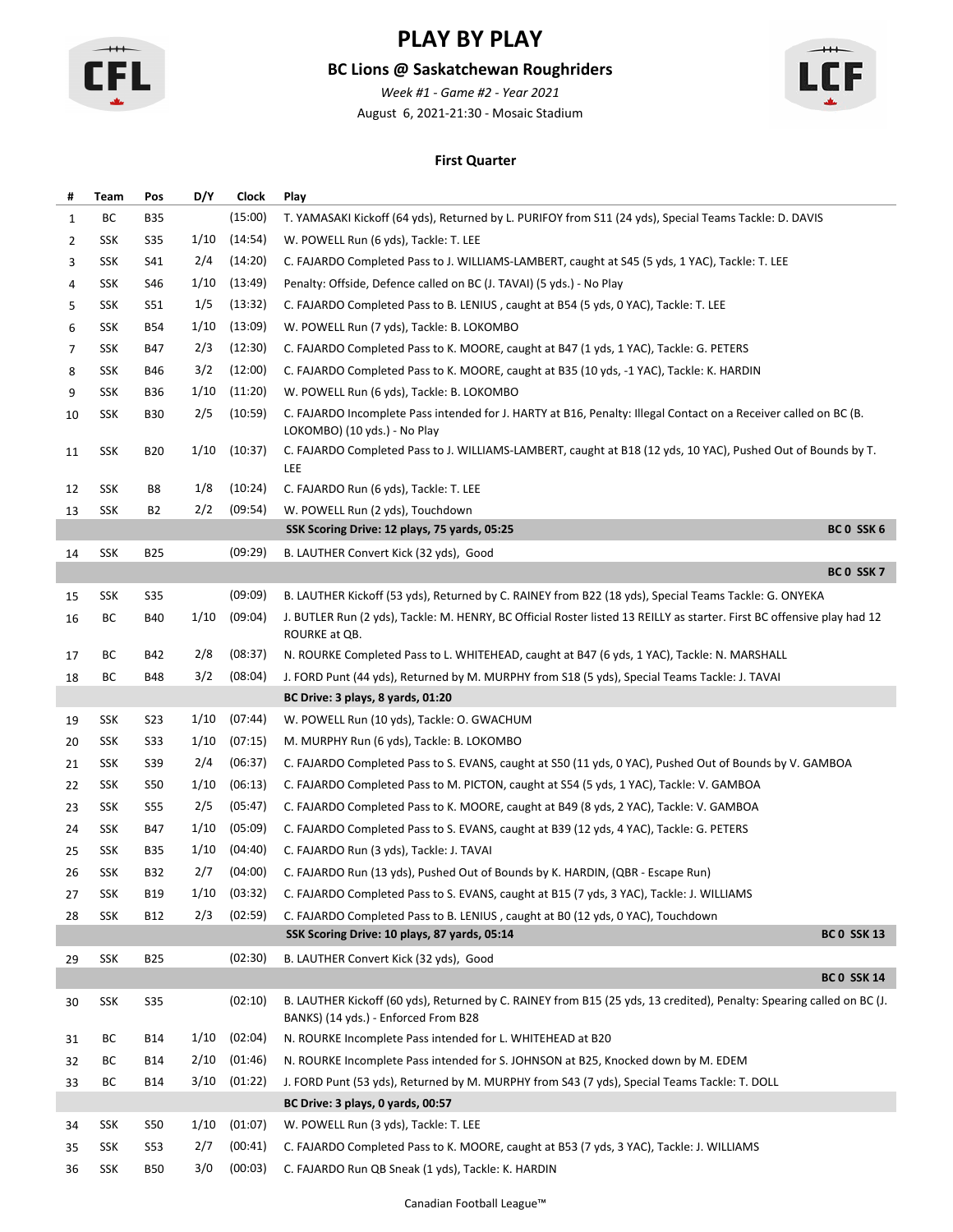

### **BC Lions @ Saskatchewan Roughriders**

August 6, 2021-21:30 - Mosaic Stadium *Week #1 - Game #2 - Year 2021*



#### **First Quarter**

#### **# Team Pos D/Y Clock Play**

SSK (00:00) End of Quarter

|                          |       | <b>Time</b> |           |    | <b>First Downs By</b> |     |     |
|--------------------------|-------|-------------|-----------|----|-----------------------|-----|-----|
| <b>Teams</b>             | Score | Poss        | <b>Rs</b> | Ps | Pen                   | Tot | 2d  |
| <b>BC Lions</b>          |       | 2:23        |           |    |                       |     | 0/2 |
| Saskatchewan Roughriders | 14    | 12:37       |           |    |                       | 13  | 7/9 |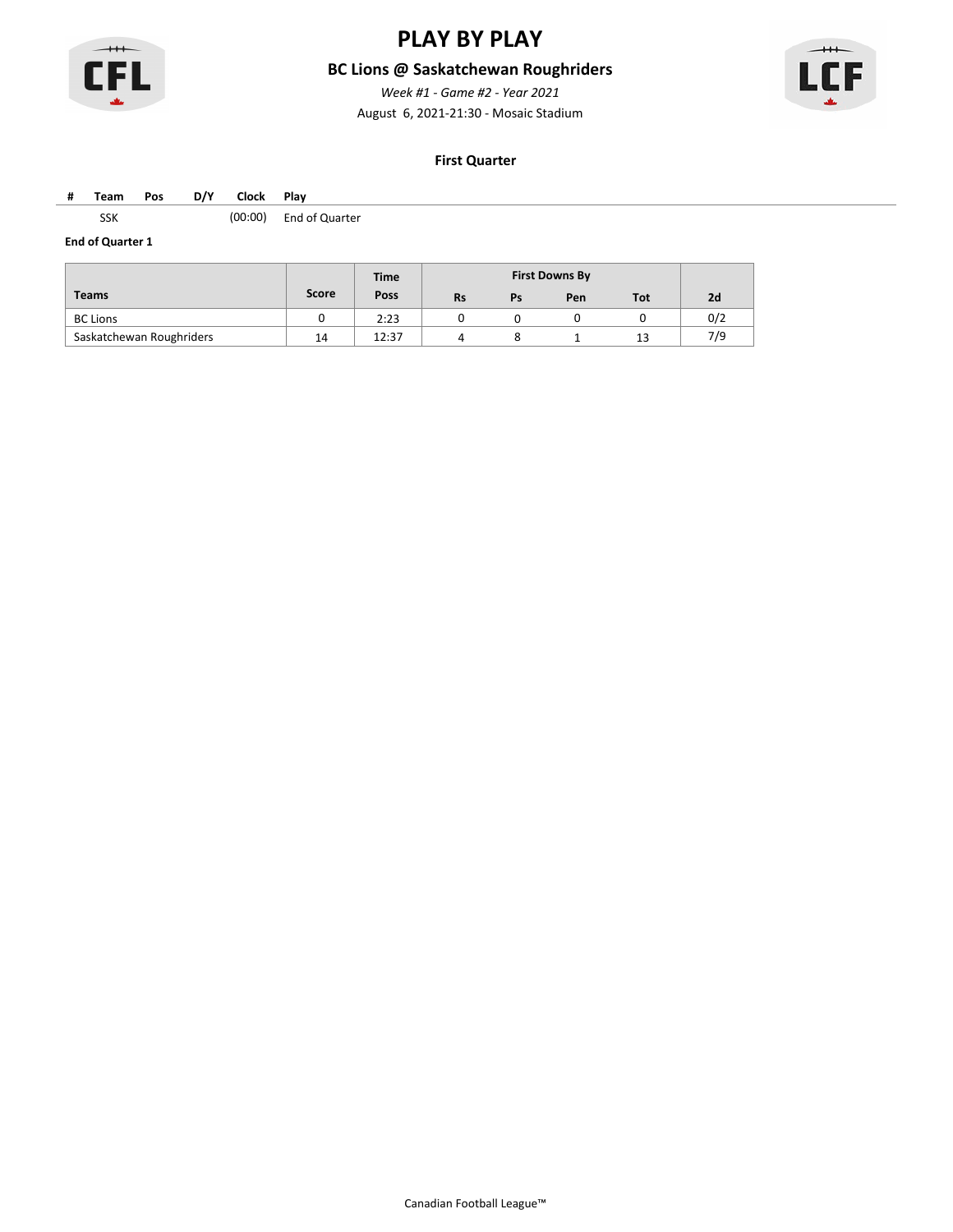

### **BC Lions @ Saskatchewan Roughriders**

August 6, 2021-21:30 - Mosaic Stadium *Week #1 - Game #2 - Year 2021*



#### **Second Quarter**

| #  | Team | Pos             | D/Y  | <b>Clock</b> | Play                                                                                                       |                    |
|----|------|-----------------|------|--------------|------------------------------------------------------------------------------------------------------------|--------------------|
| 37 | SSK  | B49             | 1/10 | (15:00)      | C. FAJARDO Completed Pass to M. PICTON, caught at B41 (23 yds, 15 YAC), Tackle: V. GAMBOA                  |                    |
| 38 | SSK  | B <sub>26</sub> | 1/10 | (14:30)      | C. FAJARDO Completed Pass to K. MOORE, caught at B18 (16 yds, 8 YAC), Tackle: M. SAYLES                    |                    |
| 39 | SSK  | <b>B10</b>      | 1/10 | (13:40)      | C. FAJARDO Run (3 yds), Tackle: K. HARDIN                                                                  |                    |
| 40 | SSK  | В7              | 2/7  | (13:03)      | C. FAJARDO Completed Pass to K. MOORE, caught at B5 (7 yds, 5 YAC), Touchdown                              |                    |
|    |      |                 |      |              | SSK Scoring Drive: 7 plays, 60 yards, 03:39                                                                | <b>BC 0 SSK 20</b> |
| 41 | SSK  | <b>B25</b>      |      | (12:28)      | B. LAUTHER Convert Kick (32 yds), Good                                                                     |                    |
|    |      |                 |      |              |                                                                                                            | <b>BC 0 SSK 21</b> |
| 42 | SSK  | S35             |      | (12:13)      | B. LAUTHER Kickoff (72 yds), Returned by J. BUTLER from B3 (16 yds), Special Teams Tackle: G. JOHNSON      |                    |
| 43 | ВC   | <b>B19</b>      | 1/10 | (12:07)      | J. BUTLER Run (4 yds), Tackle: J. WOODARD                                                                  |                    |
| 44 | ВC   | <b>B23</b>      | 2/6  | (11:25)      | N. ROURKE Pass Intercepted by N. MARSHALL at B27 (returned 27 yds), Touchdown                              |                    |
|    |      |                 |      |              | BC Scoring Drive: 2 plays, 4 yards, 01:09                                                                  | <b>BC 0 SSK 27</b> |
| 45 | SSK  | B <sub>25</sub> |      | (10:58)      | B. LAUTHER Convert Kick (32 yds), Good                                                                     |                    |
|    |      |                 |      |              |                                                                                                            | <b>BC 0 SSK 28</b> |
| 46 | SSK  | <b>S35</b>      |      | (10:48)      | B. LAUTHER Kickoff (72 yds), Returned by J. BUTLER from B3 (36 yds), Special Teams Tackle: J. HERDMAN-REED |                    |
| 47 | ВC   | B39             | 1/10 | (10:39)      | N. ROURKE Incomplete Pass intended for L. WHITEHEAD at S54, Knocked down by L. PURIFOY                     |                    |
| 48 | ВC   | B39             | 2/10 | (10:19)      | N. ROURKE Sacked by D. LACEY (10 yds), N. ROURKE Team Loss (-10 yds)                                       |                    |
| 49 | ВC   | <b>B29</b>      | 3/22 | (09:34)      | J. FORD Punt (49 yds), Returned by M. MURPHY from S32 (8 yds), Special Teams Tackle: T. DOLL               |                    |
|    |      |                 |      |              | BC Drive: 3 plays, -10 yards, 01:25                                                                        |                    |
| 50 | SSK  | S40             | 1/10 | (09:14)      | W. POWELL Run (3 yds), Tackle: O. GWACHUM                                                                  |                    |
| 51 | SSK  | S43             | 2/7  | (08:47)      | C. FAJARDO Incomplete Pass intended for K. MOORE at B45                                                    |                    |
| 52 | SSK  | S43             | 3/7  | (08:17)      | J. RYAN Punt (54 yds), Returned by C. RAINEY from B13 (13 yds), Special Teams Tackle: K. LAFRANCE          |                    |
|    |      |                 |      |              | SSK Drive: 3 plays, 3 yards, 01:22                                                                         |                    |
| 53 | ВC   | B <sub>26</sub> | 1/10 | (07:52)      | J. BUTLER Run (2 yds), Tackle: D. LACEY                                                                    |                    |
| 54 | ВC   | <b>B28</b>      | 2/8  | (07:28)      | Penalty: Procedure, General called on BC (H. STEWARD) (5 yds.) - No Play                                   |                    |
| 55 | ВC   | B <sub>23</sub> | 2/13 | (07:00)      | Penalty: Offside, Defence called on Saskatchewan (G. MARINO) (5 yds.) - No Play                            |                    |
| 56 | ВC   | B28             | 2/8  | (06:43)      | Penalty: Procedure, General called on BC (H. STEWARD) (5 yds.) - No Play                                   |                    |
| 57 | ВC   | B <sub>23</sub> | 2/13 | (06:29)      | N. ROURKE Completed Pass to B. BURNHAM, caught at B29 (9 yds, 3 YAC), Tackle: E. GAINEY                    |                    |
| 58 | ВC   | <b>B32</b>      | 3/4  | (06:01)      | J. FORD Punt (31 yds), Returned by M. MURPHY from S47 (14 yds), Special Teams Tackle: B. LOKOMBO           |                    |
|    |      |                 |      |              | BC Drive: 6 plays, 6 yards, 02:20                                                                          |                    |
| 59 | SSK  | B49             | 1/10 | (05:32)      | C. FAJARDO Incomplete Pass intended for K. MOORE at B5                                                     |                    |
| 60 | SSK  | B49             | 2/10 | (05:17)      | C. FAJARDO Completed Pass to J. WILLIAMS-LAMBERT, caught at B32 (18 yds, 1 YAC), Tackle: B. LOKOMBO        |                    |
| 61 | SSK  | <b>B31</b>      |      |              | 1/10 (04:45) W. POWELL Run (0 yds), Pushed Out of Bounds by G. PETERS                                      |                    |
| 62 | SSK  | B31             | 2/10 | (04:17)      | C. FAJARDO Incomplete Pass intended for W. POWELL at B35                                                   |                    |
| 63 | SSK  | <b>B31</b>      | 3/10 | (03:59)      | B. LAUTHER Field Goal Attempt (39 yds), Good                                                               |                    |
|    |      |                 |      |              | SSK Scoring Drive: 5 plays, 18 yards, 01:50                                                                | <b>BC 0 SSK 31</b> |
| 64 | BC   | <b>B35</b>      | 1/10 | (03:42)      | N. ROURKE Completed Pass to L. WHITEHEAD, caught at S44 (75 yds, 44 YAC), Touchdown                        |                    |
|    |      |                 |      |              | BC Scoring Drive: 1 play, 75 yards, 00:30                                                                  | <b>BC 6 SSK 31</b> |
| 65 | ВC   | S3              | 1/0  | (03:12)      | N. ROURKE Incomplete Pass intended for L. DURANT at S4                                                     |                    |
|    | ВC   |                 |      | (02:42)      | Timeout: Three Minute                                                                                      |                    |
| 66 | ВC   | <b>B35</b>      |      | (02:42)      | T. YAMASAKI Kickoff (60 yds), Returned by M. MURPHY from S15 (28 yds), Special Teams Tackle: T. LEE        |                    |
| 67 | SSK  | S43             | 1/10 | (02:40)      | C. FAJARDO Completed Pass to B. LENIUS, caught at S48 (8 yds, 3 YAC), Tackle: M. SAYLES                    |                    |
| 68 | SSK  | S51             | 2/2  | (02:36)      | W. POWELL Run (0 yds), Tackle: J. BANKS                                                                    |                    |
|    | SSK  |                 |      | (02:26)      | Timeout Saskatchewan                                                                                       |                    |
| 69 | SSK  | S51             | 3/2  | (02:26)      | W. POWELL Run (4 yds), Tackle: J. WILLIAMS                                                                 |                    |
| 70 | SSK  | S55             | 1/10 | (02:20)      | W. POWELL Run (0 yds), Tackle: J. WILLIAMS                                                                 |                    |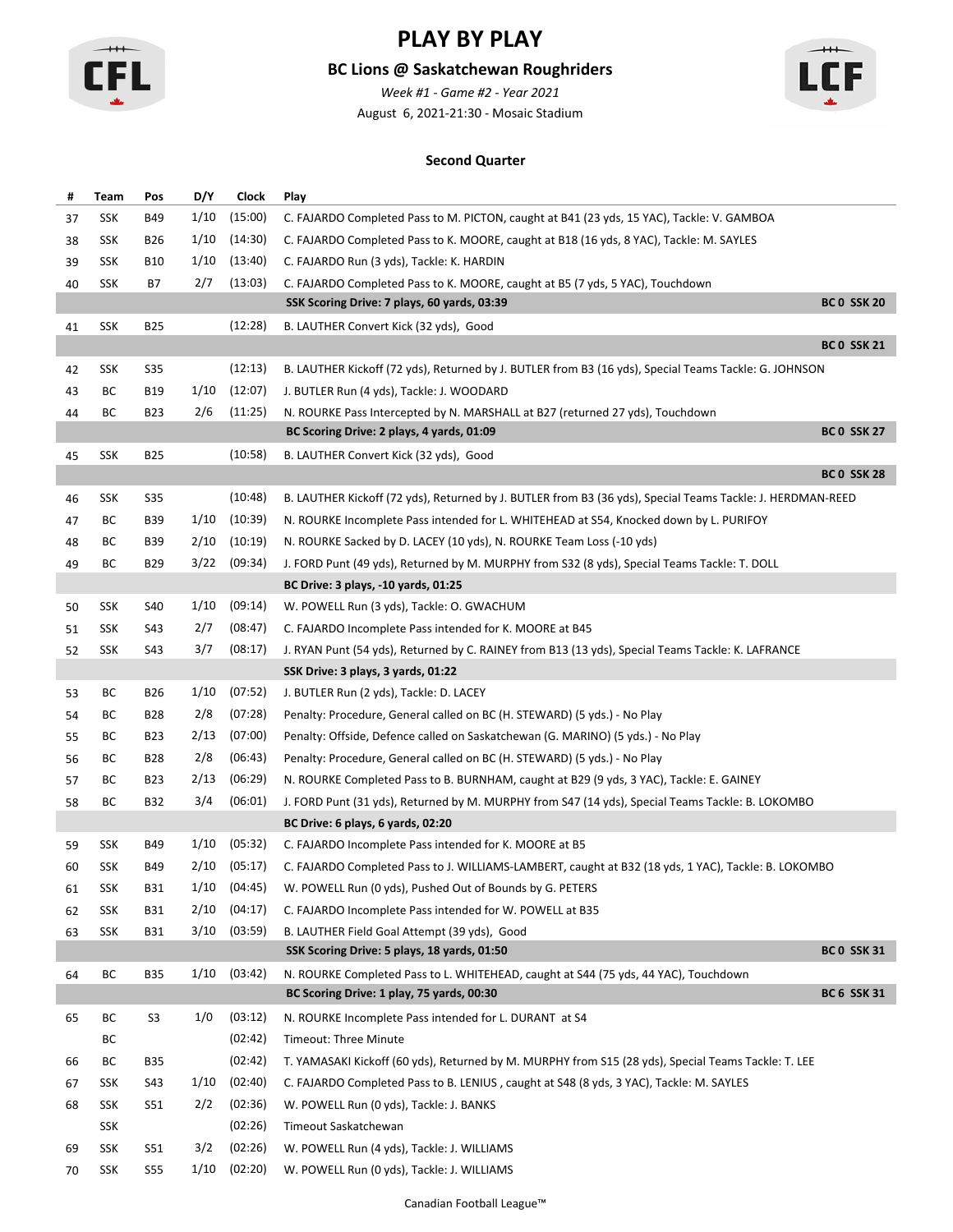

### **BC Lions @ Saskatchewan Roughriders**

August 6, 2021-21:30 - Mosaic Stadium *Week #1 - Game #2 - Year 2021*



#### **Second Quarter**

| #  | <b>Team</b> | Pos        | D/Y  | <b>Clock</b> | Play                                                                                                     |                    |
|----|-------------|------------|------|--------------|----------------------------------------------------------------------------------------------------------|--------------------|
| 71 | <b>SSK</b>  | <b>S55</b> | 2/10 | (02:13)      | C. FAJARDO Completed Pass to S. EVANS, caught at B45 (11 yds, 1 YAC), Tackle: G. PETERS                  |                    |
| 72 | <b>SSK</b>  | B44        | 1/10 | (02:07)      | C. FAJARDO Completed Pass to W. POWELL, caught at B50 (-3 yds, -3 YAC), Tackle: J. BANKS                 |                    |
| 73 | <b>SSK</b>  | <b>B47</b> | 2/13 | (01:57)      | C. FAJARDO Sacked by J. WILLIAMS (8 yds), C. FAJARDO Team Loss (-8 yds)                                  |                    |
| 74 | SSK         | B55        | 3/21 | (01:34)      | J. RYAN Punt (67 yds), Ball Out of Bounds, Single                                                        |                    |
|    |             |            |      |              | SSK Drive: 8 plays, 12 yards, 01:31                                                                      | <b>BC 6 SSK 32</b> |
| 75 | <b>BC</b>   | <b>B35</b> | 1/10 | (01:09)      | N. ROURKE Run (10 yds), Tackle: M. TEITZ, (QBR)                                                          |                    |
| 76 | BC.         | <b>B45</b> | 1/10 | (01:02)      | N. ROURKE Completed Pass to B. BURNHAM, caught at B55 (11 yds, 1 YAC), Tackle: M. TEITZ                  |                    |
| 77 | BC.         | S54        | 1/10 | (00:47)      | N. ROURKE Completed Pass to D. RHYMES, caught at S52 (8 yds, 6 YAC), Tackle: M. TEITZ                    |                    |
| 78 | BC.         | S46        | 2/2  | (00:29)      | J. BUTLER Run (0 yds), Tackle: A. LEONARD                                                                |                    |
| 79 | BC.         | S46        | 3/2  | (00:22)      | N. ROURKE Completed Pass to D. RHYMES, caught at S44 (10 yds, 8 YAC), Pushed Out of Bounds by L. PURIFOY |                    |
| 80 | BС          | S36        | 1/10 | (00:06)      | T. YAMASAKI Field Goal Attempt (43 yds), Good                                                            |                    |
|    |             |            |      |              | BC Scoring Drive: 6 plays, 39 yards, 01:09                                                               | <b>BC 9 SSK 32</b> |
|    | $---$       |            |      | (00:00)      | End of Quarter                                                                                           |                    |

|                          |       | <b>Time</b> |           |    | <b>First Downs By</b> |     |     |
|--------------------------|-------|-------------|-----------|----|-----------------------|-----|-----|
| <b>Teams</b>             | Score | Poss        | <b>Rs</b> | Ps | Pen                   | Tot | 2d  |
| <b>BC Lions</b>          |       | 7:05        |           |    |                       |     | 0/4 |
| Saskatchewan Roughriders | 32    | 7:55        |           |    |                       |     | 3/7 |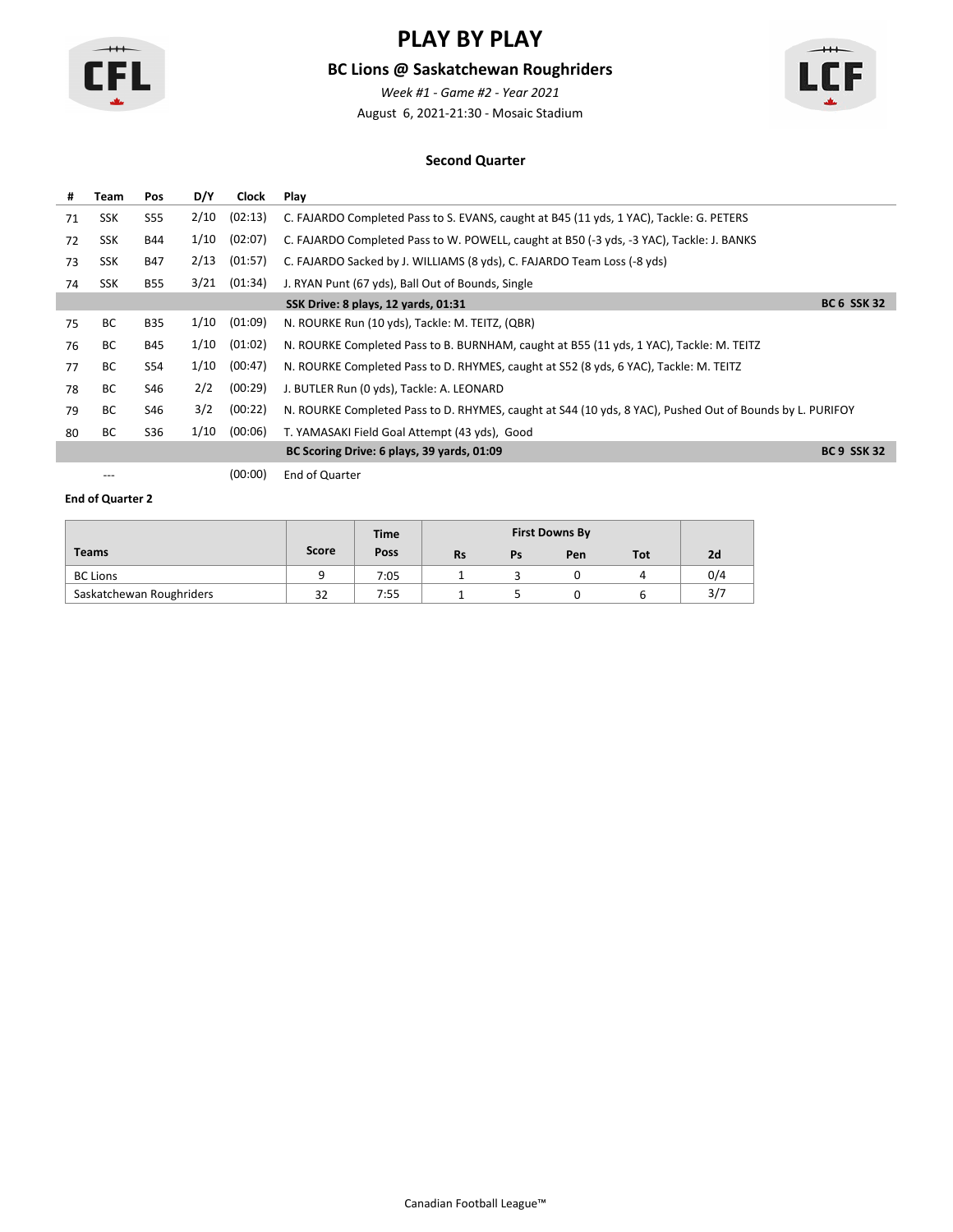

### **BC Lions @ Saskatchewan Roughriders**

August 6, 2021-21:30 - Mosaic Stadium *Week #1 - Game #2 - Year 2021*



#### **Third Quarter**

| Team | Pos            | D/Y  | Clock   | Play                                                                                                                                                                     |                                                                                   |  |  |  |  |  |
|------|----------------|------|---------|--------------------------------------------------------------------------------------------------------------------------------------------------------------------------|-----------------------------------------------------------------------------------|--|--|--|--|--|
| SSK  | <b>S35</b>     |      | (15:00) | B. LAUTHER Kickoff (61 yds), Returned by C. RAINEY from B14 (19 yds), Special Teams Tackle: J. HERDMAN-REED                                                              |                                                                                   |  |  |  |  |  |
| ВC   | B33            | 1/10 | (14:54) | M. REILLY Completed Pass to L. DURANT, caught at B34 (5 yds, 4 YAC), Tackle: D. LACEY                                                                                    |                                                                                   |  |  |  |  |  |
| ВC   | <b>B38</b>     | 2/5  | (14:22) | M. REILLY Completed Pass to B. BURNHAM, caught at S54 (18 yds, 0 YAC), Tackle: M. EDEM                                                                                   |                                                                                   |  |  |  |  |  |
| BС   | S54            | 1/10 | (13:47) |                                                                                                                                                                          |                                                                                   |  |  |  |  |  |
| ВC   | S54            | 2/10 | (13:29) | M. REILLY Completed Pass to L. DURANT, caught at S47 (8 yds, 1 YAC), Tackle: M. TEITZ                                                                                    |                                                                                   |  |  |  |  |  |
| ВC   | S46            | 3/2  | (12:43) | Penalty: Offside, Defence called on Saskatchewan (A. LEONARD) (5 yds.) - No Play                                                                                         |                                                                                   |  |  |  |  |  |
| BС   | S41            | 1/10 | (12:28) | M. REILLY Sacked by G. MARINO (8 yds), M. REILLY Team Loss (-8 yds)                                                                                                      |                                                                                   |  |  |  |  |  |
| ВC   | S49            | 2/18 | (12:02) | M. REILLY Completed Pass to J. BUTLER, caught at S53 (19 yds, 19 YAC), Tackle: M. TEITZ                                                                                  |                                                                                   |  |  |  |  |  |
| BС   | S30            | 1/10 | (11:18) | M. REILLY Completed Pass to J. BUTLER, caught at S28 (6 yds, 4 YAC), Tackle: D. LACEY                                                                                    |                                                                                   |  |  |  |  |  |
| BС   | S24            | 2/4  | (10:30) | Penalty: Offside, Offence called on BC (B. BURNHAM) (5 yds.) - No Play                                                                                                   |                                                                                   |  |  |  |  |  |
| BС   | S29            | 2/9  | (09:56) | M. REILLY Completed Pass to D. RHYMES, caught at S27 (5 yds, 3 YAC), Tackle: L. PURIFOY                                                                                  |                                                                                   |  |  |  |  |  |
| ВC   | S24            | 3/4  | (09:27) | T. YAMASAKI Field Goal Attempt (31 yds), Missed (Wide Left, kicked 44 yds), Ball Out of Bounds, Single                                                                   |                                                                                   |  |  |  |  |  |
|      |                |      |         | <b>BC 10 SSK 32</b><br>BC Drive: 11 plays, 53 yards, 05:51                                                                                                               |                                                                                   |  |  |  |  |  |
| SSK  | S35            | 1/10 | (09:03) | C. FAJARDO Completed Pass to W. POWELL, caught at S31 (-1 yds, -1 YAC), Tackle: M. SAYLES                                                                                |                                                                                   |  |  |  |  |  |
| SSK  | S34            | 2/11 | (08:36) | C. FAJARDO Completed Pass to J. WILLIAMS-LAMBERT, caught at S42 (9 yds, 1 YAC), Tackle: B. LOKOMBO                                                                       |                                                                                   |  |  |  |  |  |
| SSK  | S43            | 3/2  | (07:54) | J. RYAN Punt (33 yds), Returned by C. RAINEY from B34 (-3 yds, 0 credited), Penalty: No Yards, 15 yds called on<br>Saskatchewan (A. HENDY) (15 yds.) - Enforced From B34 |                                                                                   |  |  |  |  |  |
|      |                |      |         | SSK Drive: 3 plays, 8 yards, 01:38                                                                                                                                       |                                                                                   |  |  |  |  |  |
| ВC   | B49            | 1/10 | (07:25) | M. REILLY Completed Pass to D. RHYMES, caught at S30 (31 yds, 0 YAC), Tackle: E. GAINEY                                                                                  |                                                                                   |  |  |  |  |  |
| ВC   | S30            | 1/10 | (06:58) | J. BUTLER Run (-3 yds), Tackle: K. ADAMS                                                                                                                                 |                                                                                   |  |  |  |  |  |
| BС   | S33            | 2/13 | (06:06) | M. REILLY Incomplete Pass intended for L. DURANT at S23                                                                                                                  |                                                                                   |  |  |  |  |  |
| ВC   | S33            | 3/13 | (05:38) | T. YAMASAKI Field Goal Attempt (40 yds), Good                                                                                                                            |                                                                                   |  |  |  |  |  |
|      |                |      |         | <b>BC 13 SSK 32</b><br>BC Scoring Drive: 4 plays, 28 yards, 02:09                                                                                                        |                                                                                   |  |  |  |  |  |
| SSK  | S35            | 1/10 | (05:16) | C. FAJARDO Fumbled Snap, Recovered by W. POWELL at S32 (1 yds), Team Loss (2 yds), Tackle: O. GWACHUM                                                                    |                                                                                   |  |  |  |  |  |
| SSK  | S33            | 2/12 | (04:34) | C. FAJARDO Completed Pass to W. POWELL, caught at S38 (6 yds, 1 YAC), Tackle: V. GAMBOA                                                                                  |                                                                                   |  |  |  |  |  |
| SSK  | S39            | 3/6  | (04:06) | J. RYAN Punt (41 yds), Ball Out of Bounds                                                                                                                                |                                                                                   |  |  |  |  |  |
|      |                |      |         | SSK Drive: 3 plays, 4 yards, 01:44                                                                                                                                       |                                                                                   |  |  |  |  |  |
| ВC   | <b>B30</b>     | 1/10 | (03:32) | M. REILLY Completed Pass to L. WHITEHEAD, caught at B26 (6 yds, 6 YAC), Tackle: E. GAINEY                                                                                |                                                                                   |  |  |  |  |  |
| BС   | <b>B36</b>     | 2/4  | (03:11) | M. REILLY Completed Pass to B. BURNHAM, caught at B44 (8 yds, 0 YAC), Tackle: D. LACEY                                                                                   |                                                                                   |  |  |  |  |  |
| BС   | B44            | 1/10 | (02:28) | J. BUTLER Run (7 yds), Tackle: G. ONYEKA, M. EDEM injured on the play                                                                                                    |                                                                                   |  |  |  |  |  |
| BС   | B51            | 2/3  | (01:59) | M. REILLY Incomplete Pass intended for L. DURANT at S51                                                                                                                  |                                                                                   |  |  |  |  |  |
| BС   | B51            | 3/3  | (01:45) | J. FORD Punt (58 yds), Ball Out of Bounds                                                                                                                                |                                                                                   |  |  |  |  |  |
|      |                |      |         | BC Drive: 5 plays, 21 yards, 02:03                                                                                                                                       |                                                                                   |  |  |  |  |  |
| SSK  | S1             | 1/10 | (01:29) | C. FAJARDO Completed Pass to J. WILLIAMS-LAMBERT, caught at S1 (4 yds, 4 YAC), Tackle: V. GAMBOA                                                                         |                                                                                   |  |  |  |  |  |
| SSK  | S5             | 2/6  | (00:55) | C. FAJARDO Sacked by O. GWACHUM (4 yds), C. FAJARDO Team Loss (-4 yds), PLAY REVIEWED (Coach): Call Stands,                                                              |                                                                                   |  |  |  |  |  |
|      |                |      |         | CHALLENGE: Saskatchewan challenged for Unnecessary Roughing.                                                                                                             |                                                                                   |  |  |  |  |  |
| SSK  | S <sub>1</sub> | 3/10 | (00:02) | J. RYAN Team Loss (1 yds), Safety                                                                                                                                        |                                                                                   |  |  |  |  |  |
|      |                |      |         |                                                                                                                                                                          | M. REILLY Incomplete Pass intended for L. DURANT at S48, Knocked down by A. HENDY |  |  |  |  |  |

|                          |       | <b>Time</b> |           |    | <b>First Downs By</b> |            |     |
|--------------------------|-------|-------------|-----------|----|-----------------------|------------|-----|
| <b>Teams</b>             | Score | Poss        | <b>Rs</b> | Ps | Pen                   | <b>Tot</b> | 2d  |
| <b>BC Lions</b>          | 15    | 10:03       |           |    |                       |            | 3/7 |
| Saskatchewan Roughriders | 32    | 4:57        |           |    |                       |            | 0/3 |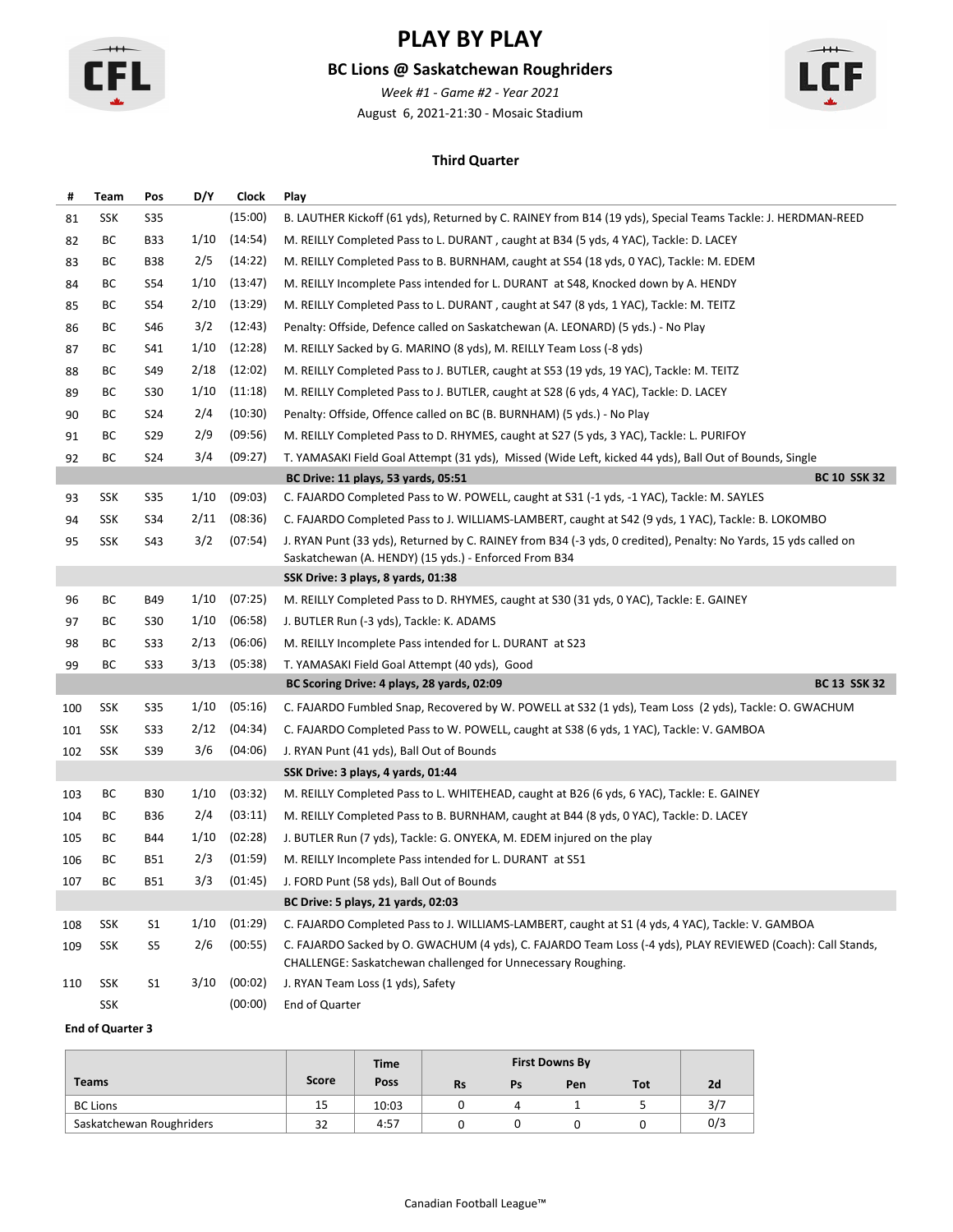

### **BC Lions @ Saskatchewan Roughriders**

August 6, 2021-21:30 - Mosaic Stadium *Week #1 - Game #2 - Year 2021*



#### **Fourth Quarter**

| #   | Team       | Pos        | D/Y  | <b>Clock</b>     | Play                                                                                                                                                                       |  |  |  |  |  |  |  |
|-----|------------|------------|------|------------------|----------------------------------------------------------------------------------------------------------------------------------------------------------------------------|--|--|--|--|--|--|--|
| 111 | ВC         | <b>B35</b> | 1/10 | (15:00)          | J. BUTLER Run (0 yds), Tackle: M. JOHNSON                                                                                                                                  |  |  |  |  |  |  |  |
| 112 | ВC         | <b>B35</b> | 2/10 | (14:39)          | M. REILLY Incomplete Pass intended for L. DURANT at B40, Knocked down by A. LEONARD                                                                                        |  |  |  |  |  |  |  |
| 113 | ВC         | B35        | 3/10 | (14:10)          | J. FORD Punt (36 yds), Ball Out of Bounds, Penalty: Illegal Punt, Out of Bounds called on BC (J. FORD) (10 yds.)                                                           |  |  |  |  |  |  |  |
|     |            |            |      |                  | BC Drive: 3 plays, 0 yards, 01:02                                                                                                                                          |  |  |  |  |  |  |  |
| 114 | <b>SSK</b> | S49        | 1/10 | (13:58)          | C. FAJARDO Pass Intercepted by T. LEE at B33 (returned 27 yds), Pushed Out of Bounds by W. POWELL, Penalty:<br>Offside, Offence called on Saskatchewan (S. EVANS) Declined |  |  |  |  |  |  |  |
|     |            |            |      |                  | SSK Drive: 1 play, 0 yards, 00:25                                                                                                                                          |  |  |  |  |  |  |  |
| 115 | ВC         | S50        | 1/10 | (13:33)          | M. REILLY Fumbled Snap, Recovered by P. GODBER at S53 (0 yds), Team Loss (3 yds), Tackle: G. MARINO, G. MARINO<br>injured on the play                                      |  |  |  |  |  |  |  |
| 116 | ВC         | S53        | 2/13 | (13:07)          | M. REILLY Completed Pass to L. DURANT, caught at S47 (8 yds, 2 YAC), Tackle: G. ONYEKA                                                                                     |  |  |  |  |  |  |  |
| 117 | ВC         | S45        | 3/5  | (12:31)          | M. REILLY Completed Pass to L. DURANT, caught at S19 (26 yds, 0 YAC), Tackle: J. DEARBORN                                                                                  |  |  |  |  |  |  |  |
| 118 | ВC         | S19        | 1/10 | (11:35)          | J. BUTLER Run (12 yds), Tackle: E. GAINEY                                                                                                                                  |  |  |  |  |  |  |  |
| 119 | BС         | S7         | 1/7  | (10:59)          | M. REILLY Completed Pass to J. BUTLER, caught at S8 (3 yds, 3 YAC), Tackle: D. LACEY                                                                                       |  |  |  |  |  |  |  |
| 120 | ВC         | S4         | 2/4  | (10:17)          | M. REILLY Completed Pass to J. BUTLER, caught at S2 (4 yds, 2 YAC), Touchdown                                                                                              |  |  |  |  |  |  |  |
|     |            |            |      |                  | <b>BC 21 SSK 32</b><br>BC Scoring Drive: 6 plays, 50 yards, 03:56                                                                                                          |  |  |  |  |  |  |  |
| 121 | ВC         | S25        |      | (09:37)          | T. YAMASAKI Convert Kick (32 yds), Good                                                                                                                                    |  |  |  |  |  |  |  |
|     |            |            |      |                  | <b>BC 22 SSK 32</b>                                                                                                                                                        |  |  |  |  |  |  |  |
| 122 | BC         | <b>B35</b> |      | (09:17)          | T. YAMASAKI Kickoff (66 yds), Returned by M. MURPHY from S9 (28 yds), Special Teams Tackle: A. THOMPSON                                                                    |  |  |  |  |  |  |  |
| 123 | SSK        | S37        | 1/10 | (09:10)          | C. FAJARDO Completed Pass to S. EVANS, caught at S33 (15 yds, 15 YAC), Tackle: M. SAYLES                                                                                   |  |  |  |  |  |  |  |
| 124 | <b>SSK</b> | S52        | 1/10 | (08:38)          | C. FAJARDO Incomplete Pass intended for J. WILLIAMS-LAMBERT at B53, Knocked down by G. PETERS                                                                              |  |  |  |  |  |  |  |
| 125 | SSK        | S52        | 2/10 | (08:27)          | C. FAJARDO Incomplete Pass intended for S. EVANS at B51                                                                                                                    |  |  |  |  |  |  |  |
| 126 | SSK        | <b>S52</b> | 3/10 | (08:15)          | J. RYAN Punt (53 yds), Returned by C. RAINEY from B5 (9 yds), Special Teams Tackle: J. HUS, Penalty: No Yards, 5 yds<br>called on Saskatchewan (N. HARRIS) (5 yds.)        |  |  |  |  |  |  |  |
|     |            |            |      |                  | SSK Drive: 4 plays, 15 yards, 01:24                                                                                                                                        |  |  |  |  |  |  |  |
| 127 | ВC         | <b>B19</b> | 1/10 | (07:46)          | M. REILLY Incomplete Pass intended for S. JOHNSON at B29                                                                                                                   |  |  |  |  |  |  |  |
| 128 | ВC         | B19        | 2/10 | (07:22)          | Penalty: Time Count called on BC (M. REILLY) (5 yds.) - No Play                                                                                                            |  |  |  |  |  |  |  |
| 129 | ВC         | B14        | 2/15 | (06:59)          | M. REILLY Completed Pass to L. WHITEHEAD, caught at B34 (31 yds, 11 YAC), Tackle: D. LACEY                                                                                 |  |  |  |  |  |  |  |
| 130 | ВC         | B45        | 1/10 | (06:48)          | M. REILLY Completed Pass to L. DURANT, caught at S51 (14 yds, 0 YAC), Tackle: L. PURIFOY                                                                                   |  |  |  |  |  |  |  |
| 131 | ВC         | S51        | 1/10 | (06:14)          | M. REILLY Incomplete Pass intended for L. DURANT at S38, Penalty: Illegal Contact on a Receiver called on<br>Saskatchewan (E. GAINEY) (10 yds.) - No Play                  |  |  |  |  |  |  |  |
| 132 | ВC         | S41        | 1/10 | (05:54)          | M. REILLY Completed Pass to D. RHYMES, caught at S38 (4 yds, 1 YAC), Tackle: L. PURIFOY                                                                                    |  |  |  |  |  |  |  |
| 133 | ВC         | S37        | 2/6  | (05:24)          | M. REILLY Completed Pass to B. BURNHAM, caught at S32 (7 yds, 2 YAC), Tackle: N. MARSHALL                                                                                  |  |  |  |  |  |  |  |
| 134 | ВC         | S30        |      | $1/10$ $(04:45)$ | M. REILLY Incomplete Pass intended for L. DURANT at S19, Knocked down by D. LACEY, Call of Interception<br>overturned by Automatic Review                                  |  |  |  |  |  |  |  |
| 135 | ВC         | S30        | 2/10 | (04:16)          | M. REILLY Incomplete Pass intended for J. BUTLER at S25                                                                                                                    |  |  |  |  |  |  |  |
| 136 | ВC         | S30        | 3/10 | (03:59)          | T. YAMASAKI Field Goal Attempt (37 yds), Missed (Wide Right, kicked 40 yds), Dead Ball Declared, Single                                                                    |  |  |  |  |  |  |  |
|     |            |            |      |                  | <b>BC 23 SSK 32</b><br>BC Drive: 10 plays, 61 yards, 04:10                                                                                                                 |  |  |  |  |  |  |  |
| 137 | SSK        | S35        | 1/10 | (03:36)          | C. FAJARDO Completed Pass to S. EVANS, caught at S40 (6 yds, 1 YAC), Tackle: K. HARDIN                                                                                     |  |  |  |  |  |  |  |
| 138 | SSK        | S41        | 2/5  | (03:09)          | C. FAJARDO Completed Pass to S. EVANS, caught at S48 (7 yds, 0 YAC), Tackle: V. GAMBOA                                                                                     |  |  |  |  |  |  |  |
|     | SSK        |            |      | (03:00)          | <b>Timeout: Three Minute</b>                                                                                                                                               |  |  |  |  |  |  |  |
| 139 | SSK        | S48        | 1/10 | (03:00)          | C. FAJARDO Incomplete Pass intended for S. EVANS at S48, Dropped pass                                                                                                      |  |  |  |  |  |  |  |
| 140 | SSK        | S48        | 2/10 | (02:56)          | C. FAJARDO Completed Pass to M. PICTON, caught at S55 (8 yds, 1 YAC), Penalty: Roughness, General called on<br>Saskatchewan (D. CLARK) (15 yds.)                           |  |  |  |  |  |  |  |
| 141 | SSK        | S41        | 3/17 | (02:49)          | J. RYAN Punt (77 yds), Returned by C. RAINEY from B-8 (2 yds), Ran Out of Bounds, Single                                                                                   |  |  |  |  |  |  |  |
|     |            |            |      |                  | <b>BC 23 SSK 33</b><br>SSK Drive: 5 plays, 6 yards, 01:00                                                                                                                  |  |  |  |  |  |  |  |
| 142 | ВC         | <b>B35</b> | 1/10 | (02:36)          | N. ROURKE Completed Pass to D. RHYMES, caught at B53 (18 yds, 0 YAC), Tackle: M. EDEM                                                                                      |  |  |  |  |  |  |  |
| 143 | BC         | B53        | 1/10 | (02:30)          | N. ROURKE Incomplete Pass intended for S. JOHNSON at S44                                                                                                                   |  |  |  |  |  |  |  |